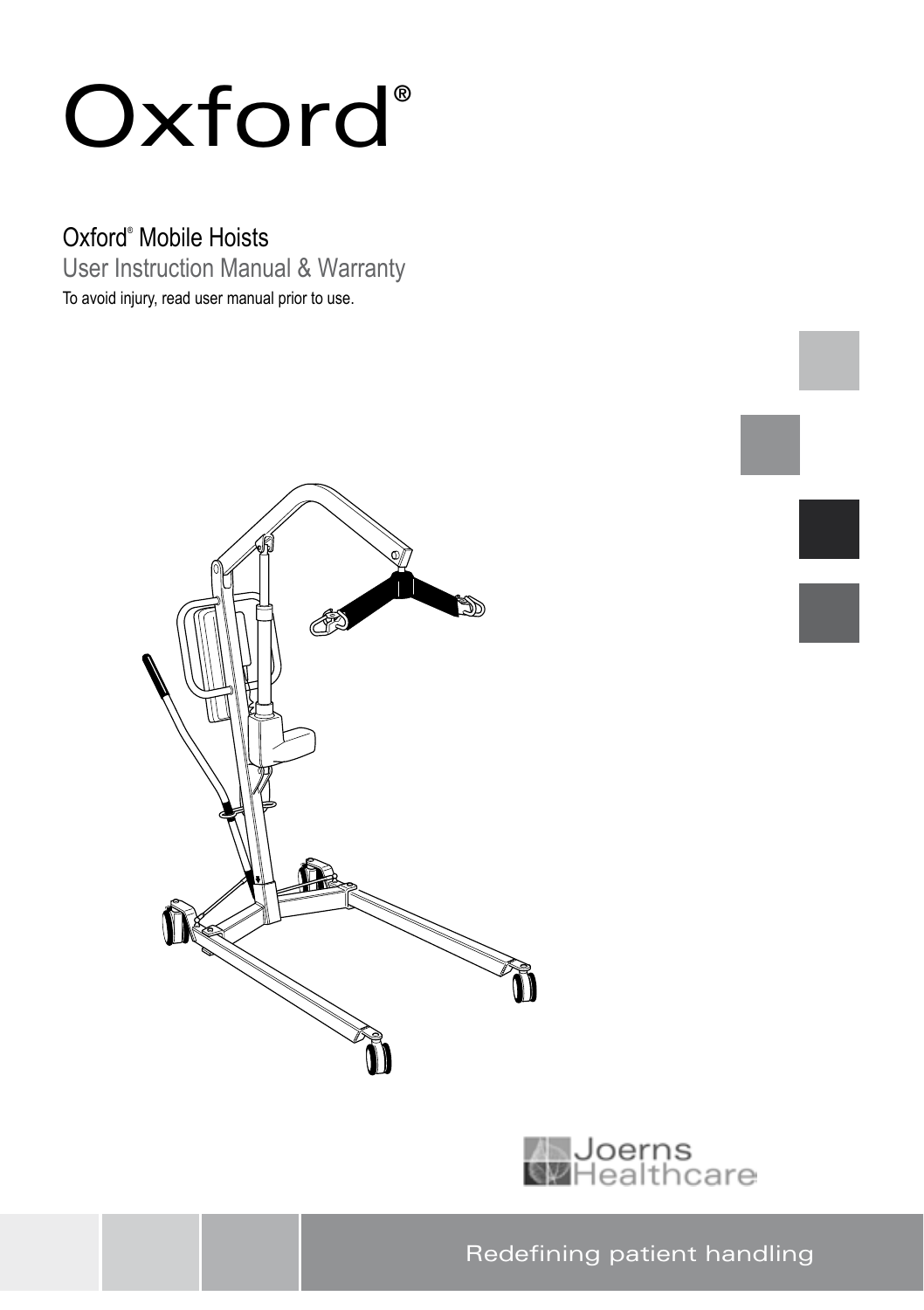# **Manufacturer's Contact Details**

# Oxford<sup>®</sup>

#### **EuropE**

**Joerns Healthcare Ltd** Drakes Broughton Business Park, Worcester Road Drakes Broughton, Pershore, Worcestershire WR10 2AG, United Kingdom Tel: +44 (0)844 811 1156 Fax: +44 (0)844 811 1157 www.joerns.co.uk

### **Contents**

| 2. |  |
|----|--|
| 3. |  |
| 4. |  |
| 5. |  |
| 6. |  |
| 7. |  |
| 8. |  |
| 9. |  |
|    |  |
|    |  |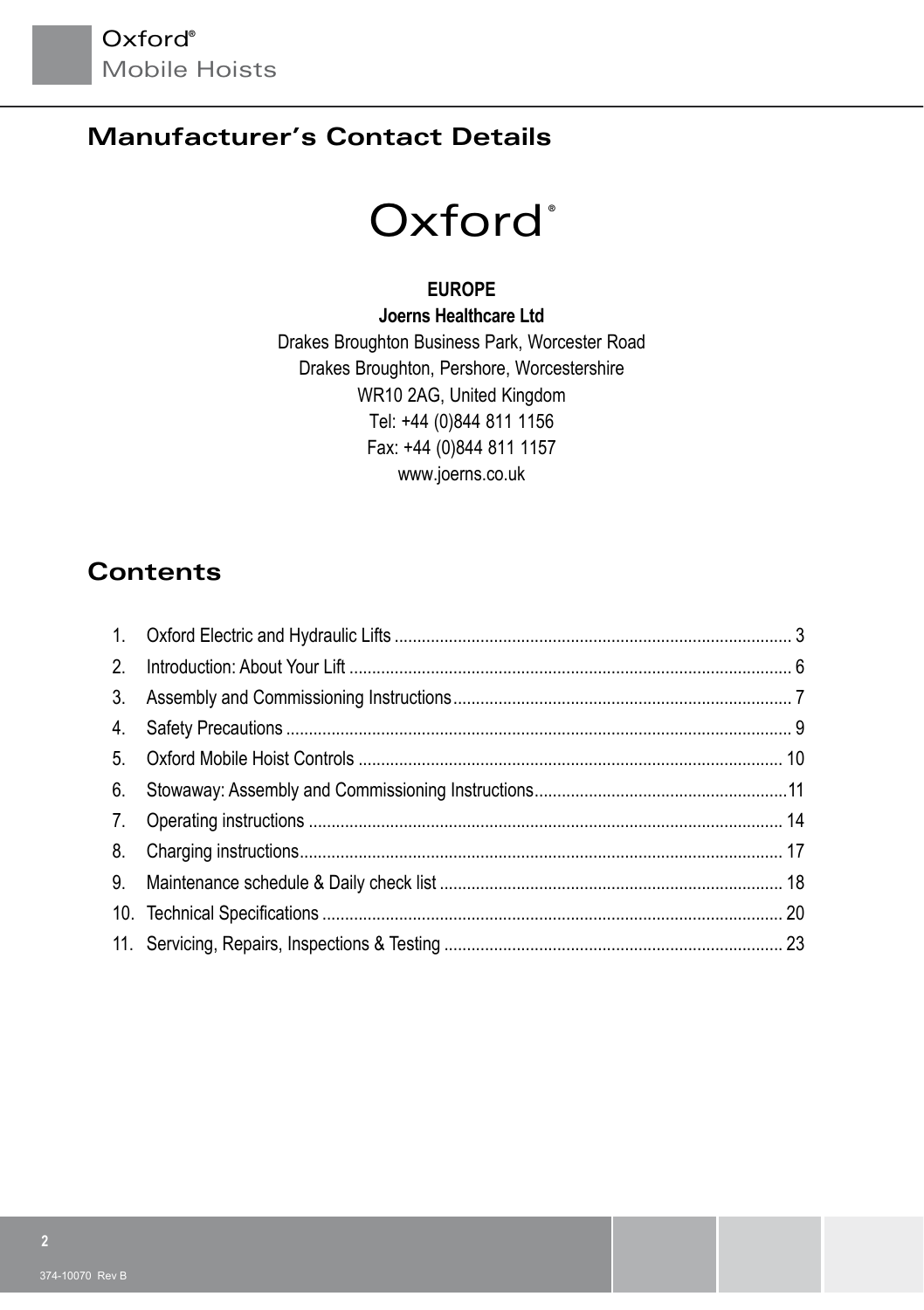# **Oxford Electric and Hydraulic Lifts**

### **STOWAWAY:**



**MINI 140:**



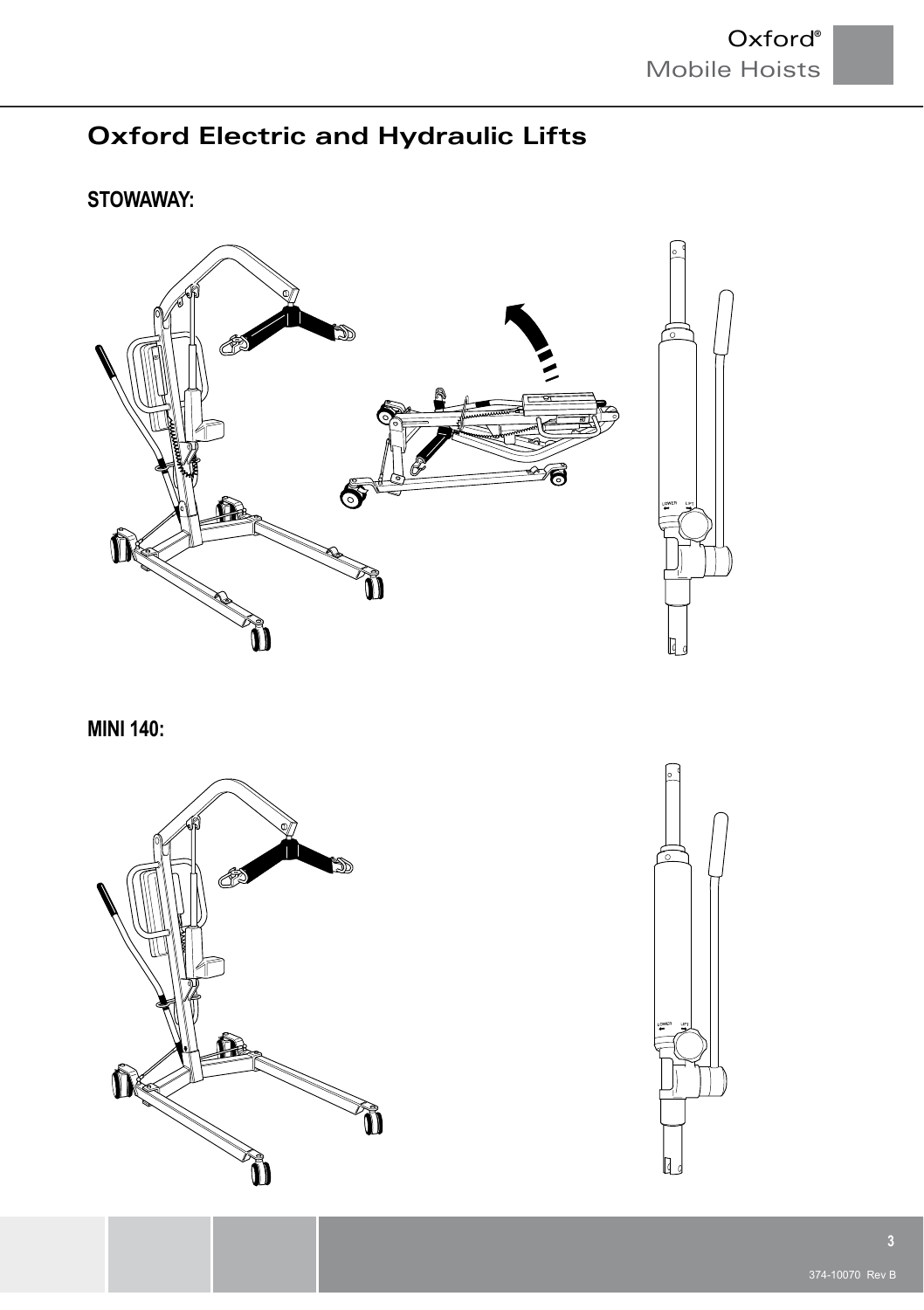# Oxford® Mobile Hoists

### **Midi 170**





**Major 190**



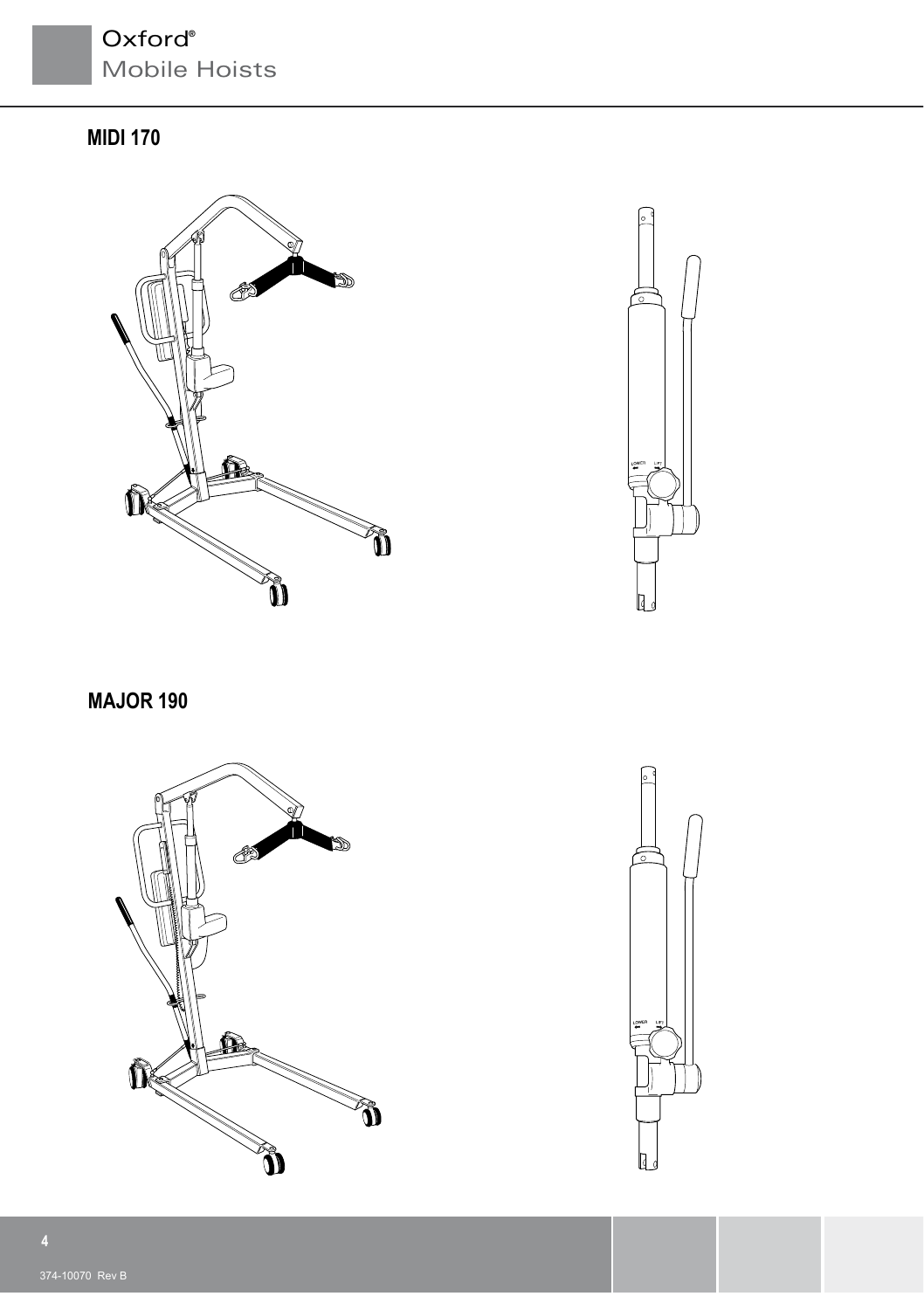### **Maxi 170**

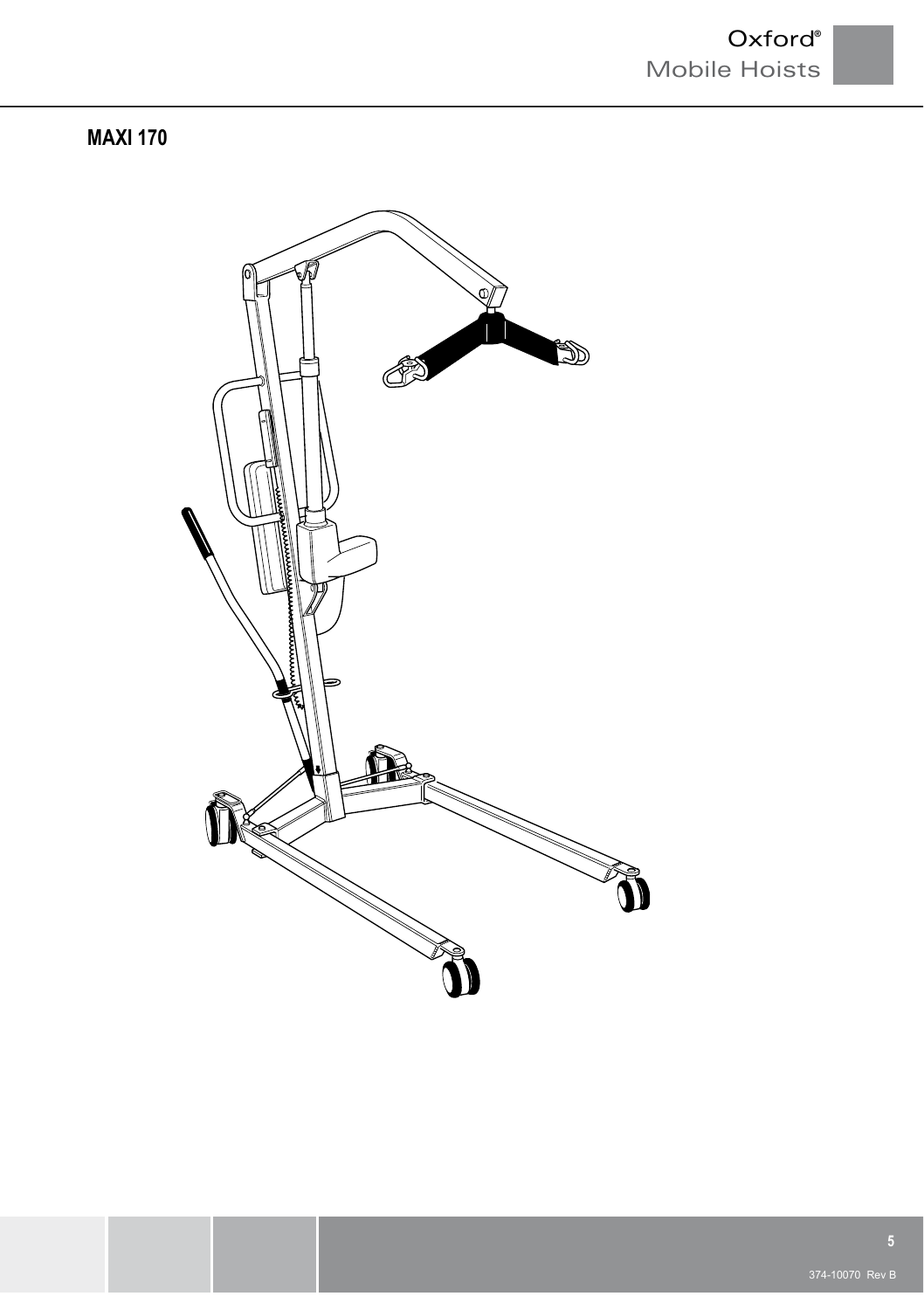# **2. Introduction: About Your Lift**

The Oxford Mobile Hoists are available in two versions, hydraulically operated and electrically operated. This manual covers both versions. (This is with the exception of the Maxi 170 which is electric only).

Each lift is fully assembled, load tested and certified before being partially dismantled for packing. The packing consists of a strong, purpose built carton and is used for both export and domestic markets to ensure the safe arrival of the lift.

A number of documents are supplied in a wallet packed with each lift and should be kept safely for future reference.

- Test Certificate
- User Manual
- Dealer Guarantee Card
- Customer Satisfaction Card

The TEST CERTIFICATE is an important document and will be required for your insurance records. It is valid for six months and after it has expired the lift should be inspected and serviced for the following six months. Servicing and periodic testing can be carried out by your supplier. Please ensure your lift is included in their maintenance schedule.

Oxford Mobile Hoists are suitable for the following CATEGORIES of lift within the working parameters of the lifts specified in the TECHNICAL SPECIFICATIONS.

- Category A Wheelchair
- Category B Bed
- Category C Bath
- Category D Toilet/Shower Chair
- Category E Floor
- Category F 90 degree Rotation

The Oxford Mobile Hoists are suitable for patients in the SITTING, SITTING/RECUMBENT and RECUMBENT positions.

| The CE mark: | Oxford Mobile Hoists carries the CE mark and complies with the following<br>EC directives: |
|--------------|--------------------------------------------------------------------------------------------|
| CE           | • Medical Device Directive (93/42/EEC)<br>• EMC Directive (89/336/EEC) (Electrics only)    |
|              | • Low Voltage Directive (73/23/EEC) (Electrics only)                                       |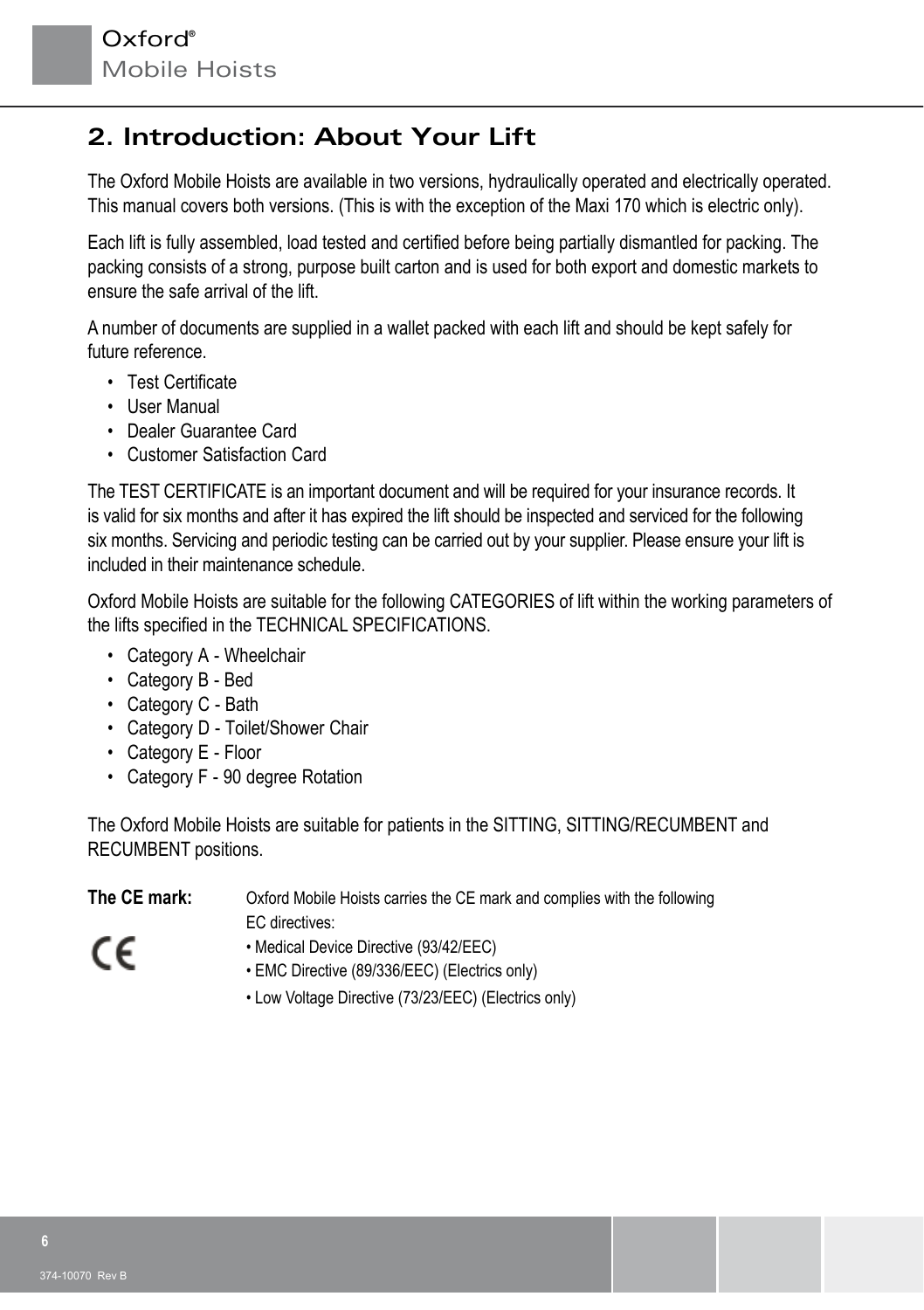### **3. Assembly and Commissioning Instructions**

Place the carton in a clear working area and open carefully. The carton contains:

- Main Wheeled Chassis
- Mast and Boom Assembly
- Leg Adjusting Handle
- Wallet Containing Documents
- Handcontol (electric only)
- Battery Charger (electric only)
- Battery Pack
- **1.** Remove all the parts from the carton and place on the floor, taking care to protect the finish from damage.

**SAFETY NOTE:** Some of the parts are heavy and will need to be lifted with care. You may need assistance with the heavier assemblies.

- **2.** Apply the brakes on the rear castors of the chassis.
- **3.** Fit the mast assembly to the chassis. The mast is located into the rectangular socket on the top centre of the chassis.



**SAFETY NOTE:** Avoid trapping fingers. Keep fingers away from the end of the mast when inserting into the socket.

**4.** When the mast is fully engaged with the socket, turn the mast locking knob clockwise until fully tightened.

**SAFETY NOTE:** Full engagement of the mast is indicated by the label on the side of the mast.

**5.** Remove the screw from the leg adjusting lever located at the rear of the chassis. Fit the leg adjusting handle through the gate on the mast and push the open end over the leg adjusting lever. Align the notch in the handle with the cross pin in the lever. The handle is retained by a screw through the clearance hole in the handle into a threaded hole in the lever. Insert screw and fully tighten.

**NOTE:** For Stowaway please refer to page 11 for assembly instructions.

**6.** Check the legs of the lift open and close satisfactorily.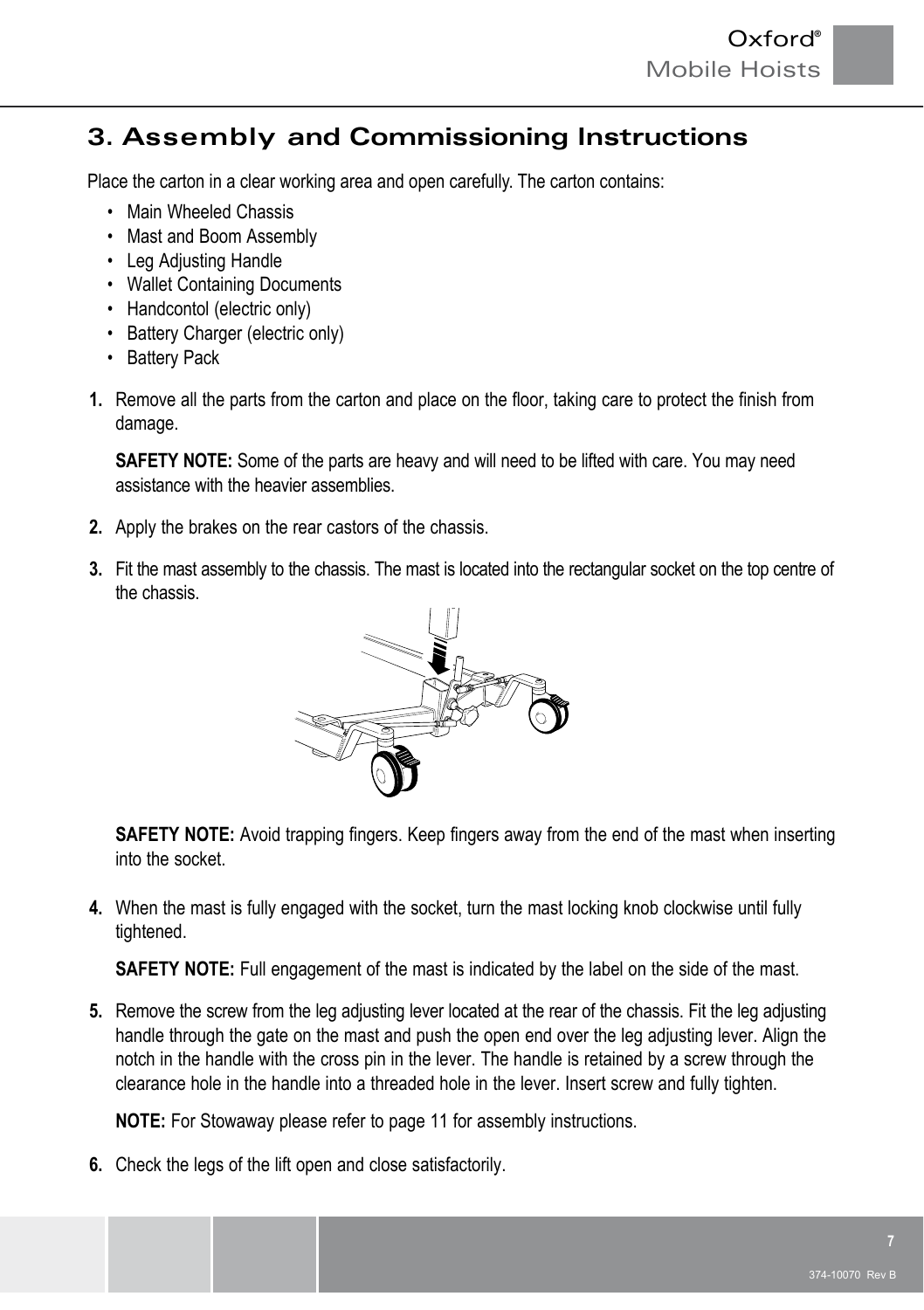#### **Electric Model:**

- **7.** Check the red emergency stop button, located on the Controller is in the out (off position).
- **8.** Fit the handcontrol to the handcontrol socket located at the base of the Controller.

# **WARNING**

**The handcontrol plug is indexed and can only be fitted one way. Do not force, but make sure the plug of the handcontrol is firmly pushed into the socket.**

- **9.** Plug the actuator jack plug into the (left socket) actuator socket located at the base of the Controller.
- **10.** Push the up and down buttons on the handcontrol and confirm the boom rises and lowers. The lift is now ready for use.

#### **Hydraulic Model:**

**7.** Close the hydraulic unit release valve by turning the knurled black knob on the unit fully clockwise.

**NOTE:** The release valve requires only minimal tightening to operate and should only be closed finger tight. DO NOT apply excessive force to the valve knob as this will result in damage to the valve.

- **8.** Pump the handle of the hydraulic unit and confirm the ram raises the boom.
- **9.** Open the release valve fully anticlockwise and check the boom descends. An unloaded boom will not come down under its own weight, it will be necessary to apply some pressure to the boom before it will descend.

# **WARNING**

**The release valve is fully open and encounters a positive end stop in less than two full turns of the knob. DO NOT force the valve past the end stop as this will result in damage to the valve.**

**10.** Close the release valve. The lift is now ready for use.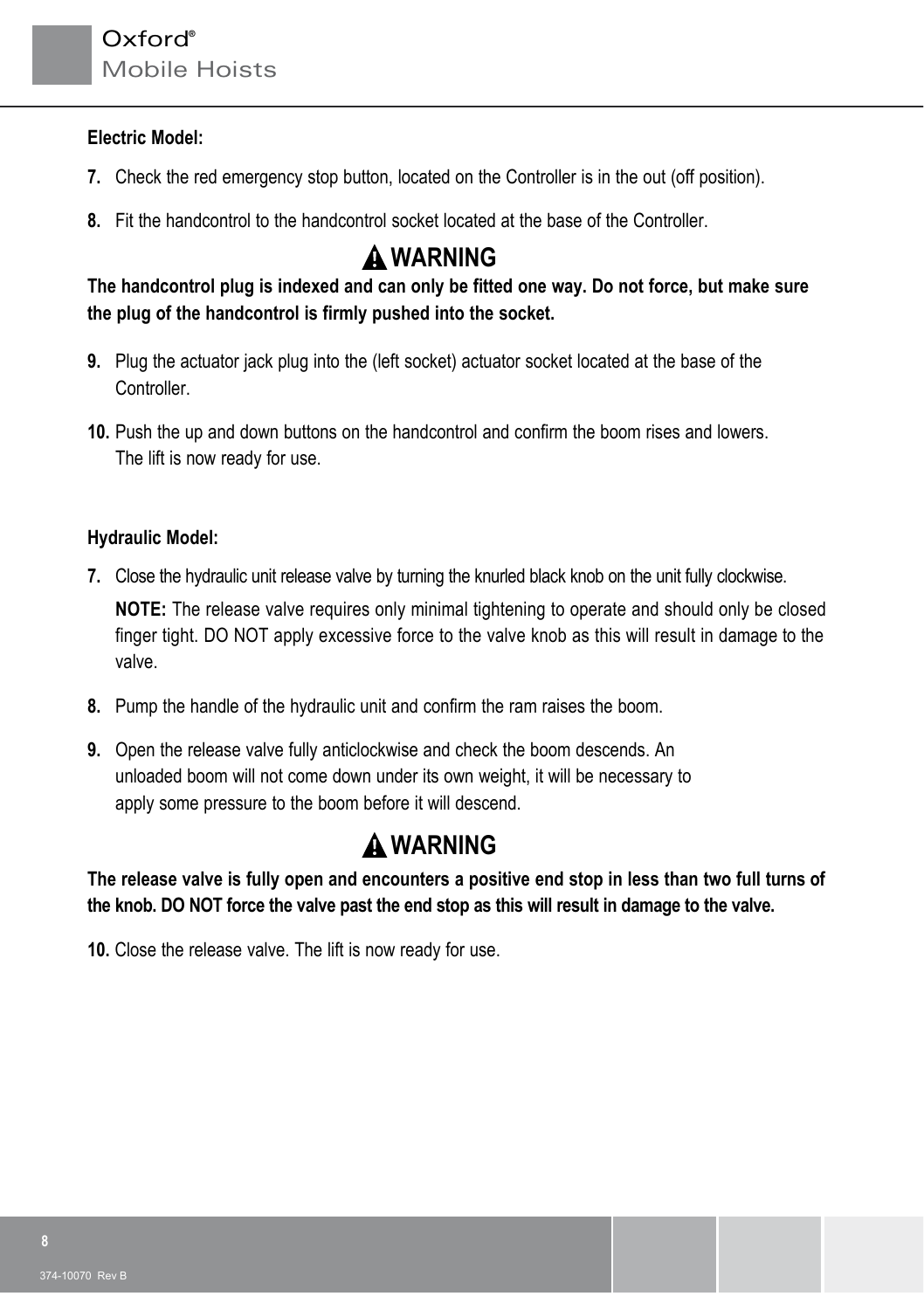# **4. Safety Precautions**

Please read and follow the safety precautions listed below. The operation and use of Oxford patient lifts is simple and straightforward. Following these few basic safety precautions will make lifting operations easy and trouble free.

# **WARNING**

- **• ALWAYS plan your lifting operations before commencing.**
- **• ALWAYS carry out the DAILY CHECK LIST before using the lift.**
- **• ALWAYS familiarise yourself with the operating control and safety features of a lift before lifting a patient.**
- **DO NOT use a sling unless it is recommended for use with the lift.**
- **ALWAYS check the sling is suitable for the particular patient and is of the correct size and capacity.**
- **NEVER use a sling which is frayed or damaged.**
- **ALWAYS fit the sling according to the instructions provided (user instructions).**
- **• ALWAYS check the safe working load of the lift is suitable for the weight of the patient.**
- **• ALWAYS carry out lifting according to the instructions in the user manual.**
- **• NEVER disconnect or bypass a control or safety feature because it seems easier to operate the lift.**
- **• NEVER force an operating or safety control. All controls are easy to use and do not require excessive force to operate. If a control is not working easily there will be a reason. Forcing will only strain or damage the lift and may compromise safety.**
- **DO NOT lift a patient with the castor brakes on.**
- **DO NOT attempt to manoeuvre the lift by pushing on the mast, boom or patient.**
- **• ALWAYS manoeuvre the lift with the handle provided.**
- **• ALWAYS lower the patient to the lowest comfortable position before transfers.**
- **DO NOT push a loaded lift at speeds which exceed a slow walking pace (3 Kilometres/hour 0.8 metres/second).**
- **DO NOT push the lift over uneven or rough ground. particularly if loaded.**
- **DO NOT attempt to push or pull a loaded lift over a floor obstruction which the castors are unable to ride over easily.**
- **DO NOT bump the lift down steps, loaded or unloaded.**
- **DO NOT attempt to negotiate a loaded lift on a slope which exceeds 1:12 (approximately 5 degrees). Joerns Healthcare recommend a second helper is present when moving a patient on a slope.**
- **DO NOT park a loaded lift on ANY sloping surface.**
- **DO NOT use electric lifts in a shower.**
- **DO NOT charge an electric lift in a bathroom or shower room.**
- **DO NOT lift a patient unless you are trained and competent to do so.**
- **• YOUR lift is for patient lifting. DO NOT use it, or allow it to be used, for any other purpose.**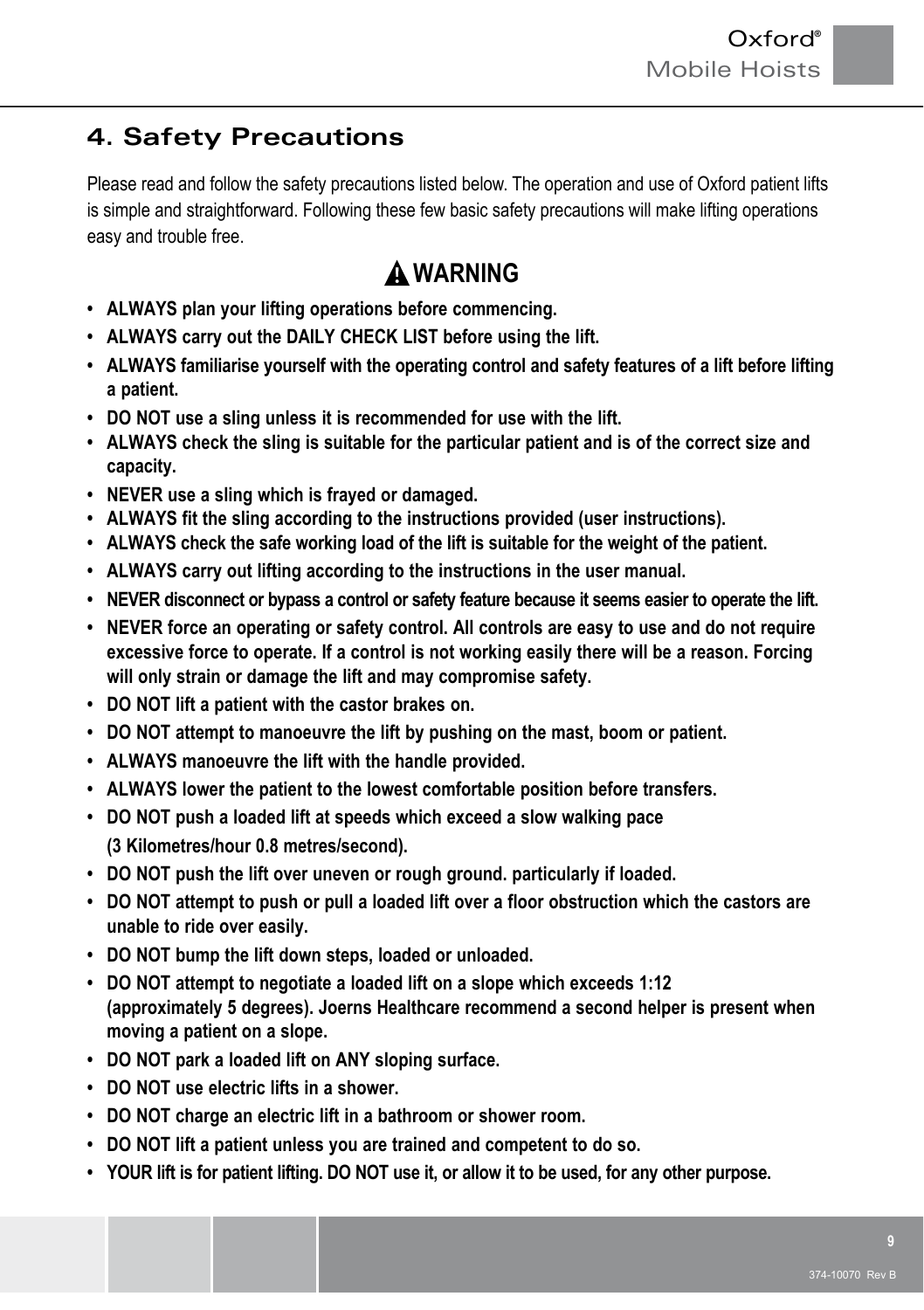# **5. Oxford Mobile Hoist Controls**

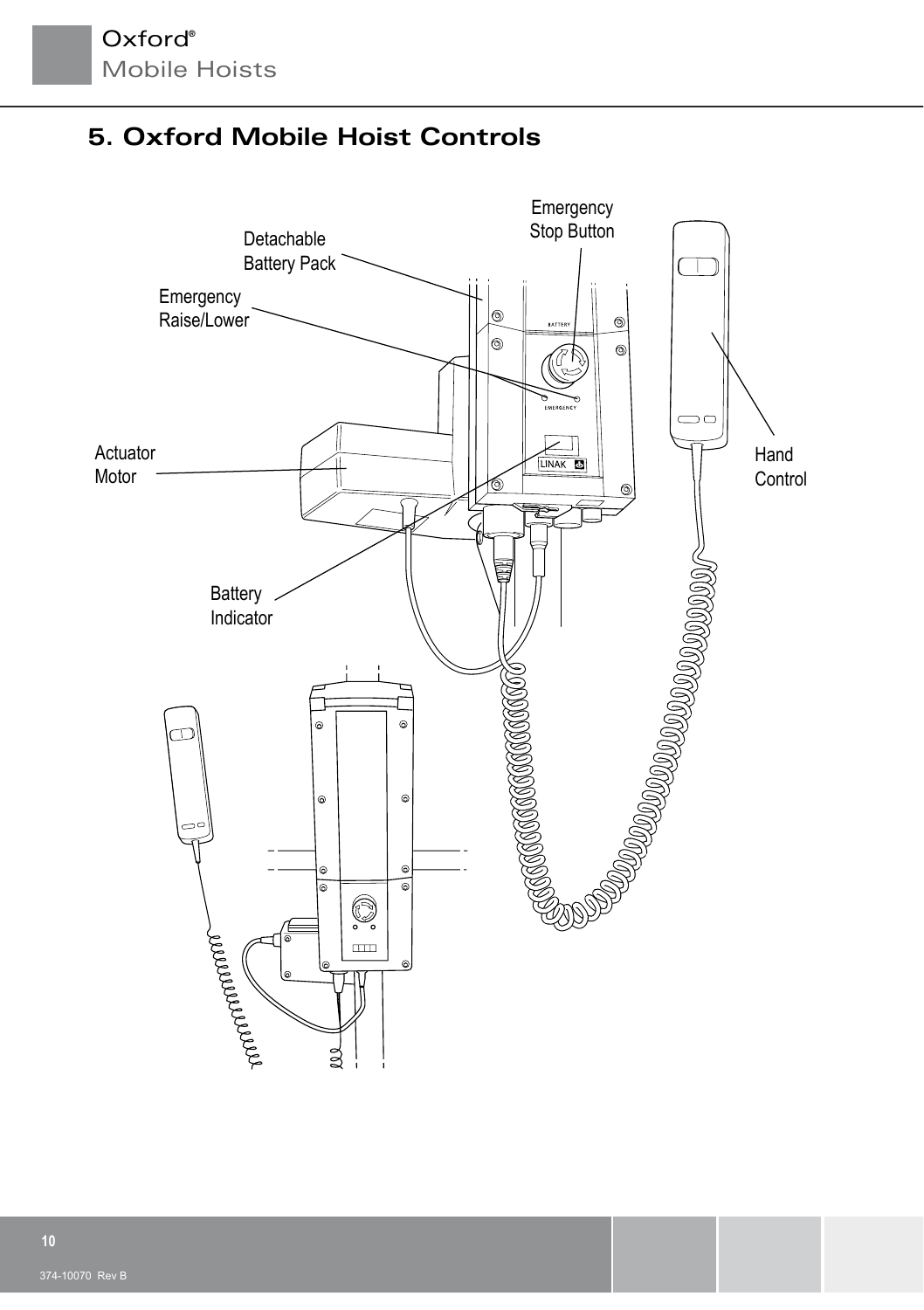# **6. Stowaway: Assembly & Commissioning Instructions**

**1.** Remove all the parts from the carton and place on the floor, taking care to protect the finish from damage.

# **WARNING**

**The Stowaway is heavy and will need to be lifted with care. You may need assistance to lift the Stowaway from the carton.**



2. Place the folded Stowaway flat on the floor, resting on the rear castors and the folded boom. Engage the brakes on the rear castors.



**3.** Stand facing the front castors and swing the leg retaining latches clear of the square handle on the mast. Move the legs sideways and downwards to place the front castors on the floor.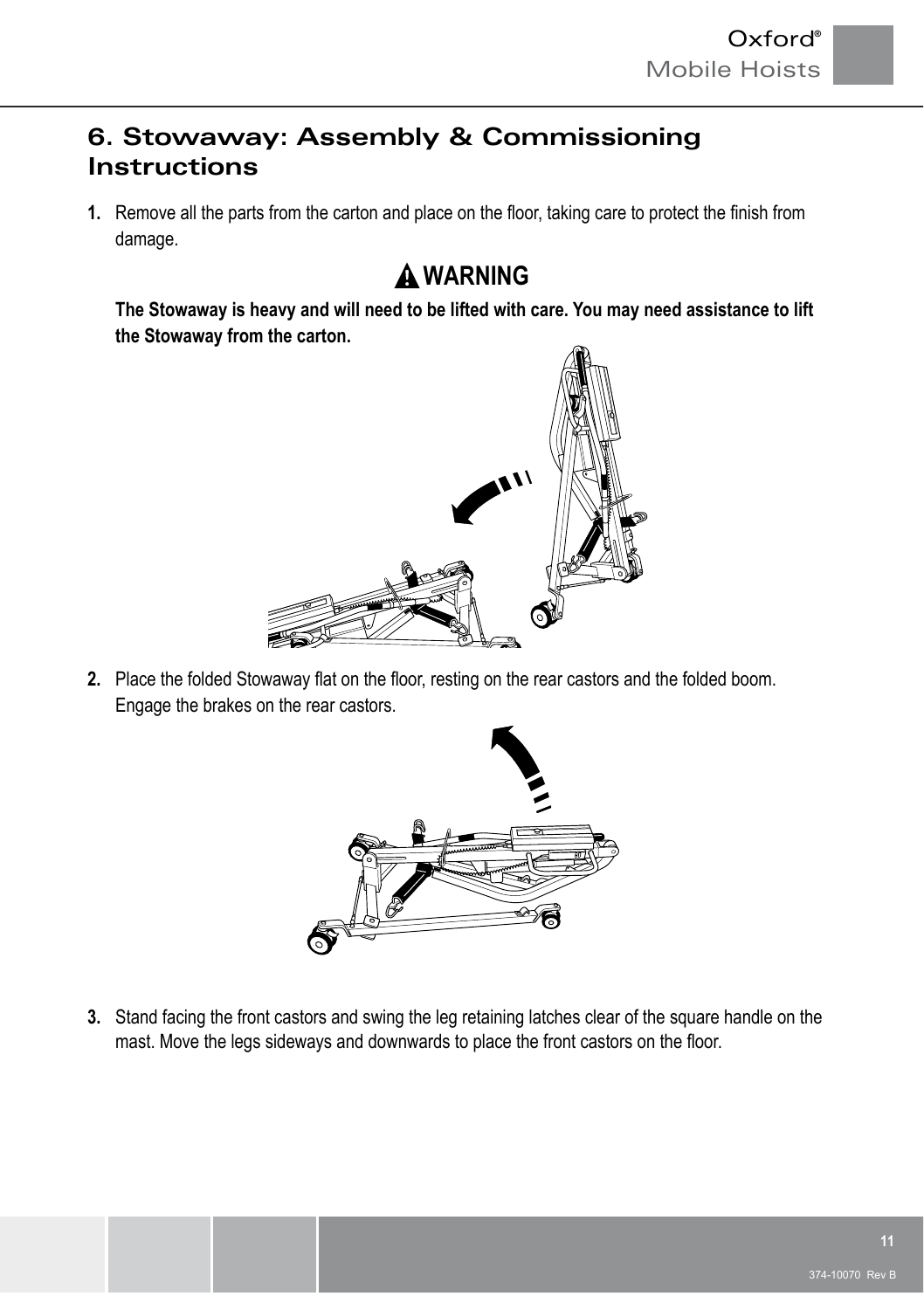



**4.** Swing the mast and boom upright and allow the mast to drop into the mast box.

# **WARNING**

**Avoid trapping fingers. Keep fingers away from the end of the mast when inserting into the socket. Engage the mast lock.**



**5.** Remove the quick release pin at the top of the actuator, this will release both the boom and the actuator. Hydraulic version - The hydraulic unit is completely detached when the Stowaway is folded. Remove the quick release pin to release the boom and use the pin to reconnect the top of the hydraulic unit to the boom. Connect the lower mounting of the hydraulic unit to the mast with the second quick release pin stored through the mast bracket.



**6.** Lift the boom and spreader bar and swing the actuator over to engage with the mounting bracket on the underside of the boom. Secure the actuator to the boom mounting bracket with the quick release pin.

# **WARNING**

**Make sure the quick release pin is correctly located and locked.**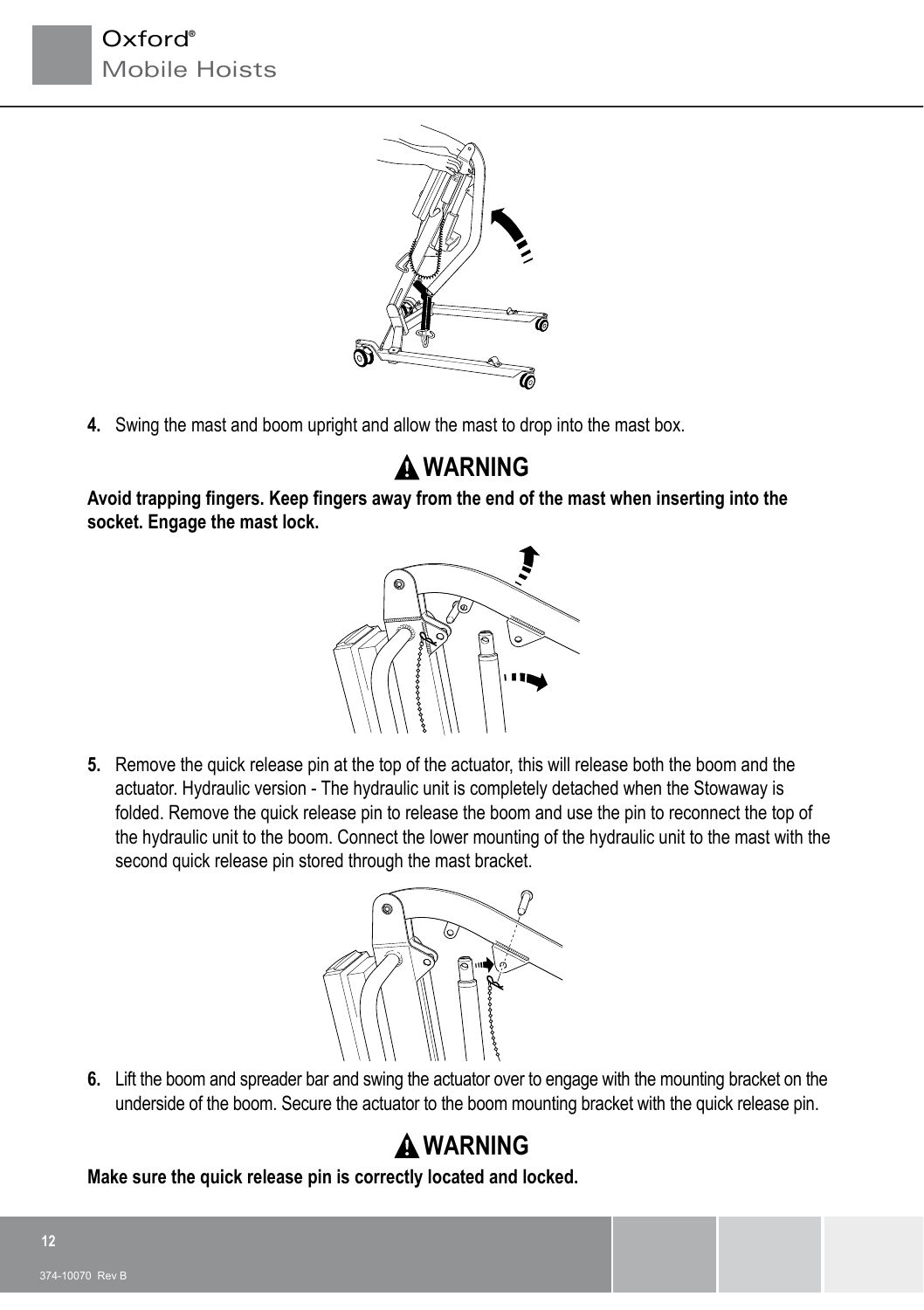

**7.** Remove leg adjusting handle from the storage clips on the mast and fit to the leg adjusting lever through the gate on the mast. Fit the battery pack to the mounting point on the mast and connect the power/charging plug to the battery pack.

# **WARNING**

**The handcontrol plug is indexed and can only be fitted one way. Do not force, but make sure the plug of the handcontrol is firmly pushed into the socket.**

Plug the actuator jack plug into the (left socket) actuator socket located at the base of the Controller.

#### **Check the following:**

- The legs of the lift open and close satisfactorily.
- The red emergency stop button, located on the top of the power pack, is in the OFF (out) position.
- Push the up and down buttons on the handcontrol and confirm the boom rises and lowers.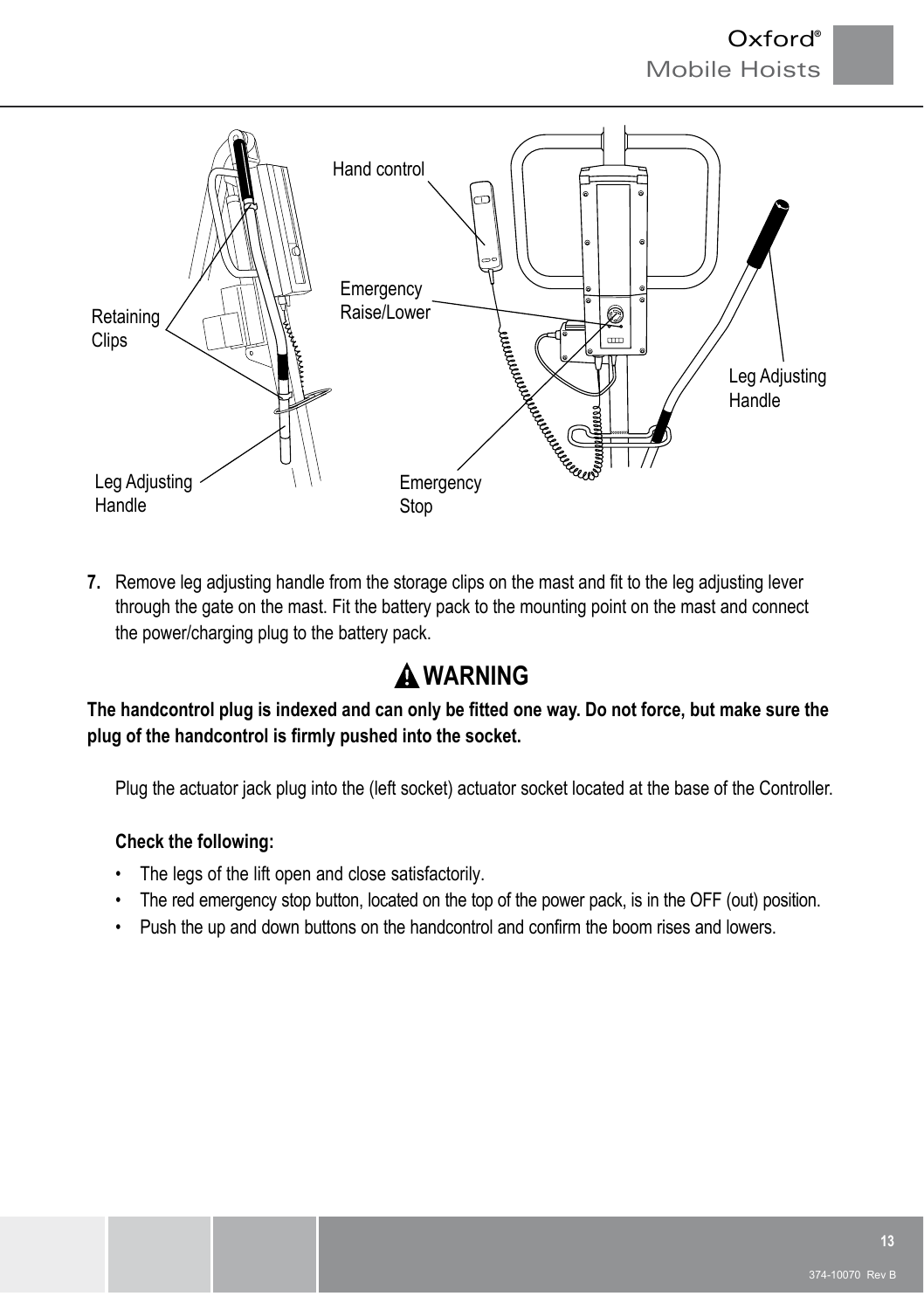# **7. Operating Instructions**

- **1. Leg adjustment:** The legs on the Mobile Hoists are adjustable for width. The legs can be opened to enable access around armchairs or wheelchairs. For transferring and negotiating narrow doorways and passages the lift legs should be in the closed position. To achieve the adjustment, the leg adjuster handle, located at the rear of the mast, is moved in towards the mast and then sideways from RIGHT (fully closed) to LEFT (fully open). The adjustment can be carried out with the patient in the lift, but loaded or unloaded the adjustment should be made when the lift is moving.
- **2. Castors and Braking:** The lift has two braked castors which can be applied for parking. When lifting, the castors should be left free and unbraked. The lift will then be able to move to the centre of gravity of the lift. If the brakes are applied it is the patient that will swing to the centre of gravity and this may prove disconcerting and uncomfortable.
- **3. Straight line steering (where supplied):** One of the rear castors is fitted with a straight line steering device. To engage the device simply swing the 'U' shaped bar over the end of the leg. There is no need to fit the bar over the castor as it will automatically engage as you move off.
- **4. Raising and lowering the boom (electric models):** The movement of the boom is achieved by a powerful electric actuator which is controlled by a simple handcontrol unit. The handcontrol has two buttons with directional arrows UP and DOWN. The actuator stops automatically at the limit of travel in both directions. The handcontrol plugs into a socket at the base of the Controller. There is a magnetic backing to the handcontrol which allows it to be "parked" on the mast or boom when not in use.
- **5. Emergency Stop (Electric only):** The red Emergency Stop Button is located on the Controller and is activated by pressing in. This will cut all power to the lift and can only be reset by twisting the button anticlockwise and releasing.
- **6. Emergency Raise/Lower Function:** All Oxford Mobile Hoists are fitted with raise/lower buttons on the Controller. These are located underneath the emergency stop button and can be operated by means of inserting a ball point pen tip. This can be used to lower/raise the patient should the hand control fail. Caution should be exercised when using this control as there is no automatic cut-out of the actuator when the top or bottom stop is reached.
- **7. Emergency Mechanical Lower:** Some hoists have the additional feature of a mechanical emergency lower fitted to the actuator. This is identified by a red moulded block at the base of the actuator ram. By pulling on the device upwards the boom will be lowered in a controlled manner. This feature is only to be used when the there is no electrical power to the actuator and the patient needs to be lowered immediately. Before using this feature the electrical lower function should be used check that the emergency stop has not been pressed in and that the battery has adequate charge This feature requires a sufficient downward load to be applied to the boom to work. There may be circumstances where the carer or operator of the hoist will require applying an additional downward force on the boom to enable the boom to be lowered.

# **WARNING**

**Care must be taken to avoid personal injury when applying any additional downward force to the boom in order to activate the emergency descent.**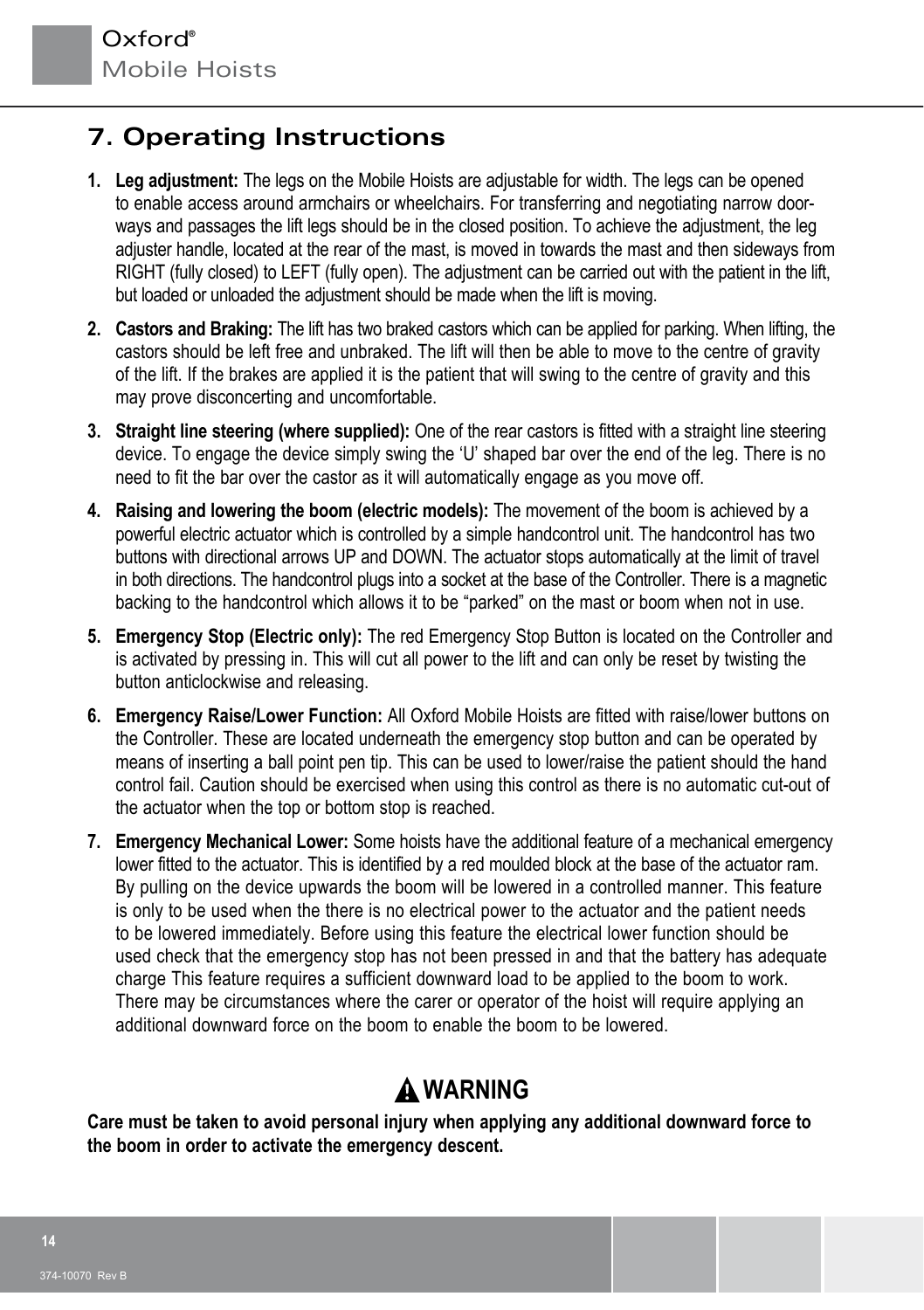# **WARNING**

#### **Frequent, repetitive use of the emergency descent feature may result in future safety issues with the emergency descent function.**

If the emergency descent device is used then you are required to contact your service provider to check the hoist to establish what needs replacing or repairing.

# **WARNING**

**Continued use of the hoist after using the emergency descent feature may compromise the duty of care and safety of the patient.**

- **8. Batteries:** The batteries are protected from deep discharge by a LOW VOLTAGE ALARM. This will sound when the batteries need recharging and the handcontrol is being operated. It will not sound independently of the handcontrol being operated. DO NOT IGNORE THIS WARNING ALARM. Complete the lifting operation and place the lift on charge (see charging instructions).
- **9. Raising and lowering the boom (hydraulic models):** The raising and lowering of the boom is achieved by a powerful hydraulic ram which is operated by two simple controls. The release valve, which is identified by a black knurled knob, and the pump handle which is a long lever on the side of the hydraulic unit.

To raise the boom, ensure the release valve is closed. The valve is closed by gently turning the knurled knob fully clockwise. When closed, pump the long handle with smooth even strokes for maximum effect. The handle strokes from an upright position through an arc of 90 degrees. Leave the handle in the upright position when not in use.

# **WARNING**

#### **DO NOT force the handle beyond the upper or lower stops. The hydraulic unit can be rotated to allow the handle to be used from either side of the lift.**

To lower the boom, turn the release valve anticlockwise. The release valve is progressive, the more it is opened the faster the descent. The valve is restricted so even when fully open the descent is controlled. This facility allows for a "hands free" descent.

If the release valve is opened a fraction (a quarter turn) a very slow speed of descent will allow the carer to work "hands free" while assisting or comforting the patient.

REMEMBER to close the release valve before commencing lifting operations. The release valve only requires gentle pressure to open or close.

# **WARNING**

 **DO NOT apply excessive force to the release valve, either to close or to open. It is not necessary and will only damage the valve.**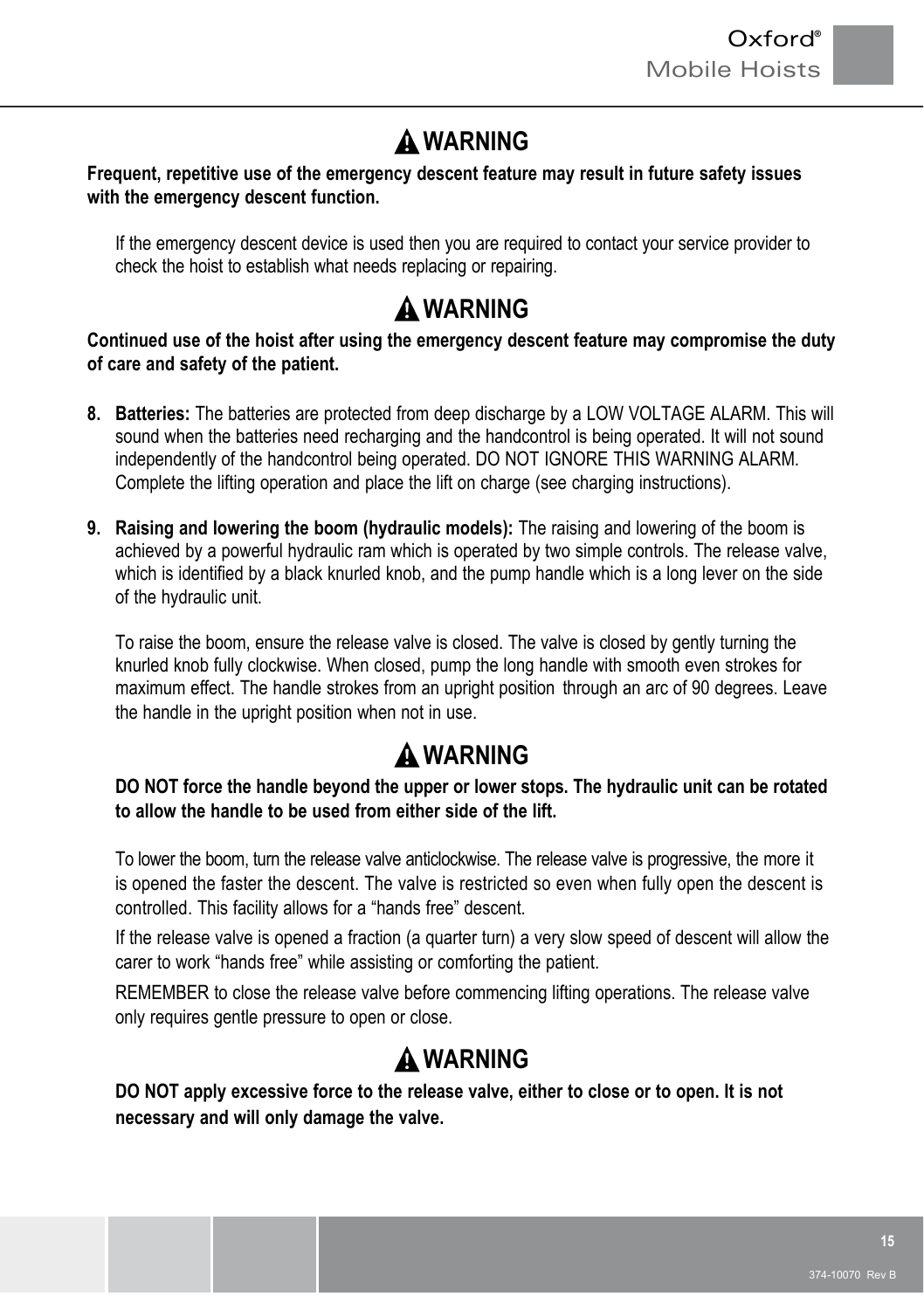**10. Slings:** The selected sling is attached to the spreader bar hooks. Each sling is supplied with instructions which should be followed carefully.

 The Oxford mobile hoist range is suitable for patients in the SITTING, SITTING/RECUMBENT and RECUMBENT positions. The slings suitable for this device are listed as follows:

- 
- Oxford Quickfit sling Oxford Full Back sling<br>• Oxford Quickfit Deluxe sling Oxford Long seat sling • Oxford Quickfit Deluxe sling
- Oxford Access sling Oxford Silkfit sling
- 
- -

When selecting a sling from the Oxford range be sure to assess the suitability of the type of sling for the patient to be lifted. The following guides will assist in the correct selection.

**NOTE: For detailed fitting instructions, please refer to the user guide supplied with each sling.**

# **WARNING**

**Joerns Healthcare recommends that slings be checked regularly and particularly before use for signs of fraying or damage. DO NOT use slings that are worn or damaged.**

# **WARNING**

**OXFORD RECOMMENDS THE USE OF GENUINE OXFORD PARTS. Oxford sling and lift products are designed to be compatible with one another. For country specific guidance on sling use and compatibility, please refer to the sling label or contact your local market distributor or Joerns Healthcare.**

# **WARNING**

**Refer to maximum weight capacity of lift. Sling capacity is limited by the maximum capacity of the lift.**

### **8. Charging Instructions**

The batteries are located in the power pack and are charged through two contacts on the base. When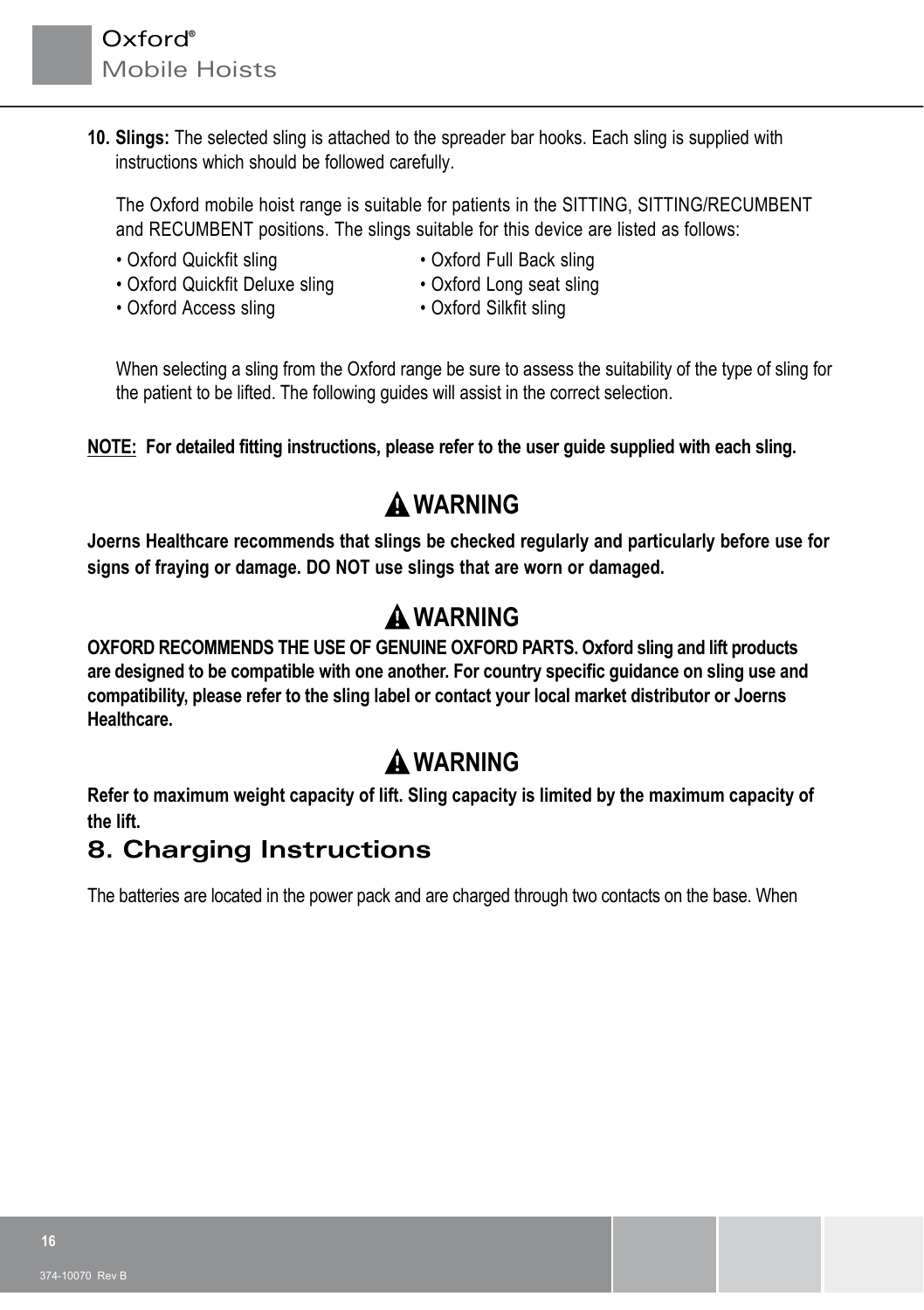the power pack needs charging it is removed from the lift and fitted to a charging unit. Joerns Healthcare recommend an additional power pack is purchased, so that one pack can be on charge at all times.

- **1.** Remove the power pack from the lift. The pack is retained by a simple latch at the top of the pack. Lift the latch and the power pack will be released.
- **2.** Fit the power pack to the charging unit. The location and latching of the power pack to the charger is the same system as used on the lift.
- **3.** Plug the charger mains plug into a suitable mains outlet and switch the mains supply ON.
- **4.** Charging is automatic and will fully charge the batteries over a period of eight to twelve hours. Note: Even if the charger is left plugged in for extended periods it will not allow the batteries to "overcharge".
- **5.** To return the lift to service, switch OFF the mains supply and remove the power pack from the charger. Fit the power pack to the lift and make sure the latch holding the pack in place is fully engaged.

The charging of Oxford electric lifts is simple and straightforward, but it is important to follow the charging instructions closely. Please pay particular attention to the following points, they will help you avoid problems with discharged batteries.

# **WARNING**

- **• KEEP the batteries fully charged. Place the power pack on charge whenever it is not in use. If it is more convenient to do so, place on charge every night. The charger will not allow the batteries to "overcharge".**
- **• NEVER run the batteries completely flat. As soon as the audible warning sounds, complete the lifting operation in hand and place on charge.**
- **• NEVER store the power pack for long periods without regular charging throughout the storage period.**
- **• ALWAYS make sure the mains power to the charger is switched off before connecting or disconnecting the power pack.**
- **• NEVER leave the power pack plugged in to the charger with the mains power off.**
- **• ALWAYS check Battery Charge Indicator (LCD) screen.**
- **• Batteries NOT to be opened by unauthorised personnel. (Contact your distributor for warranty and reapirs).**
- **DO NOT touch battery/charger terminals.**
- **DO NOT leave charger switched on with battery disconnected.**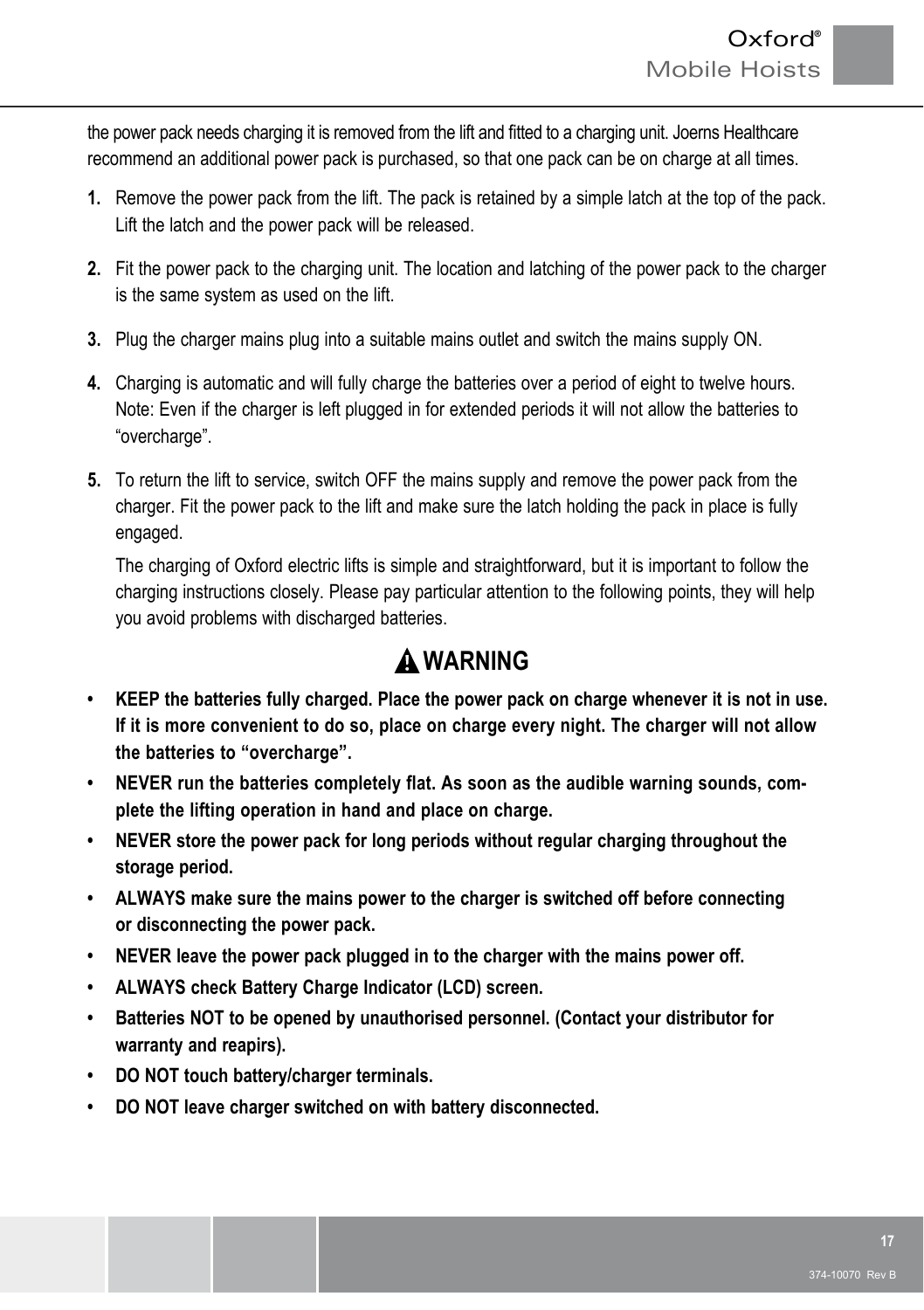### **9. Maintenance Schedule and Daily Check List**

All Oxford products are designed for Minimum maintenance, however some safety checks and procedures are required. A schedule of DAILY tasks are detailed below.

Daily checks and a biannual service, inspection and test will ensure a lift is kept in optimum safe working condition. A list of spare parts is available upon request. The LOAD TEST and CERTIFICATION should only be carried out by qualified personnel or an authorised service dealer.

### **DAILY CHECK LIST**

Joerns Healthcare Ltd strongly recommend the following checks are carried out on a daily basis and before using the lift.

- **MAKE** sure the lift moves freely on it's castors.
- **MAKE** sure the spreader bar is free to rotate and swing. Check the spreader bar is firmly attached to the boom.
- **EXAMINE** the sling hooks on the spreader bar and side suspenders for excessive wear. If in doubt - do not use.
- **MAKE** sure the sling retaining disks on the spreader bar are fitted and function as intended.
- **MAKE** sure the legs open and close correctly.
- **OPERATE** the handcontrol or the hydraulic unit to confirm the boom raises and lowers satisfactorily.
- **CONFIRM** the lift is not giving a low battery alarm when the handcontrol is operated (electric lifts) only). If the alarm sounds DO NOT use and place on charge immediately.
- **ON** electric powered lifts check the operation of the emergency stop button.
- **ON** hydraulically operated lifts check for hydraulic fluid leakage. Any leakage should be reported to a service engineer immediately and the lift should not be used until it has been checked out.
- **ON** lifts with detachable masts make sure the mast is fully engaged and the locking knob is fully tightened.
- **EXAMINE** slings for fraying or other damage. DO NOT use any sling if damaged or if the sling shows signs of wear.

### **MAINTENANCE, INSPECTION AND TEST**

Joerns Healthcare Ltd recommend a thorough inspection and test of the Oxford Mobile Hoist lifting accessories, slings etc. is carried out every six months. The examination and test should be conducted according to the recommendations and procedures below. Joerns Healthcare recommend maintenance, inspection and certified testing is carried out by authorised service dealers only.

**Note:** These recommendations are in compliance with the requirements of 1998 No2307 Health and **Safety:** The Lifting Operations and Lifting Equipment Regulations 1998. This is a UK regulation. Outside the UK please check your local requirements.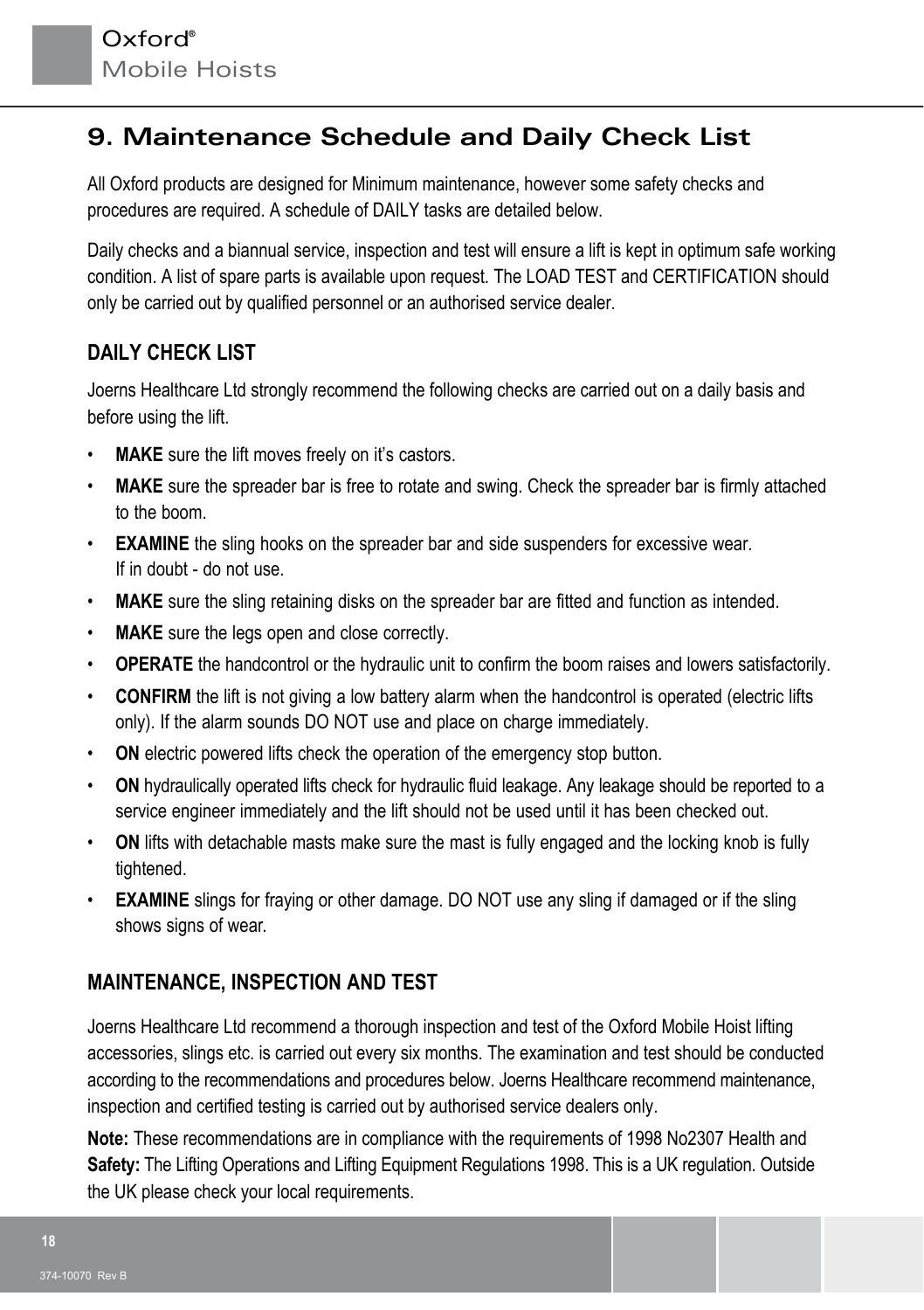- **SPREADER BAR:** Check the spreader bar for freedom of rotation and swing. Check for wear on the central pivot. Check for firm attachment to the boom. Inspect for excessive wear on the sling hooks and any side suspenders used in conjunction with the spreader bar. Check that the sling retaining disks are fitted and function as intended
- **BOOM:** Check the attachment of the boom to the mast. Make sure there is only minimal side movement of the boom and the boom is free to rotate on the boom bearing. Check the actuator or hydraulic unit mounting on the boom.
- **MAST:** Check the operation of the mast locking device. Make sure the mast fully engages into the socket. Check the bottom actuator or hydraulic unit mounting.
- **POWER PACK (Electric only):** Check the function of the Emergency Stop button. Inspect the hand control socket for correct fitting. Inspect the power/charging socket for correct fitting. Check functioning of hand control.
- **LEG ADJUSTMENT:** Check the leg linkages are secure and the leg adjustment handle is located correctly in the leg adjustment gate. Operate the leg adjusting handle and confirm smooth opening and closing of the legs. Adjust linkages if necessary.
- **LEG PIVOTS:** Check the leg pivots are secure and the legs pivot freely. Any stiffness must be investigated. Strip out the leg pivots and lubricate with a light mineral based grease if in any doubt. Make sure there is no excessive play in the leg pivots.
- **CASTORS:** Check all castors for firm attachment to the legs. Check for free rotation of the castor and the wheels. Remove any build up of threads, hair or fluff. Lubricate if necessary with a light mineral based grease. Check correct operation of the brakes.
- **ACTUATOR (Electric only):** The actuator should require no maintenance other than checking for correct operation and listening for unusual noise.
- **EMERGENCY RAISE /LOWER AND EMERGENCY DESCENT:** Check both the electrical Emergency Raise/Lower and the Emergency Descent function using the maximum safe working load applied to the end of the boom. Please note that the practice of using a spring balance will not correctly check the function of the emergency descent function.
- **HYDRAULIC UNIT:** The hydraulic unit should require no maintenance other than checking for correct operation and leakage of hydraulic fluid.
- **BATTERIES (Electric only):** The batteries are located in the Power Pack and should not require maintenance other than the regular charging as detailed in the charging instructions.
- **CLEANING:** Clean with ordinary soap and water and/or any hard surface disinfectant. Harsh chemical cleaners or abrasives should be avoided as these may damage the surface finish of the lift. Avoid wetting any of the electrical parts.
- **SLINGS:** Check for wear and fraying.
- **LOAD TEST:** The load test should be carried out in accordance with the manufacturers test procedures. It is strongly recommended the testing is carried out by an authorised service dealer.
- **CERTIFICATION:** An authorised service dealer will issue a test certificate after satisfactory completion of the load test. This certificate will be valid for six months.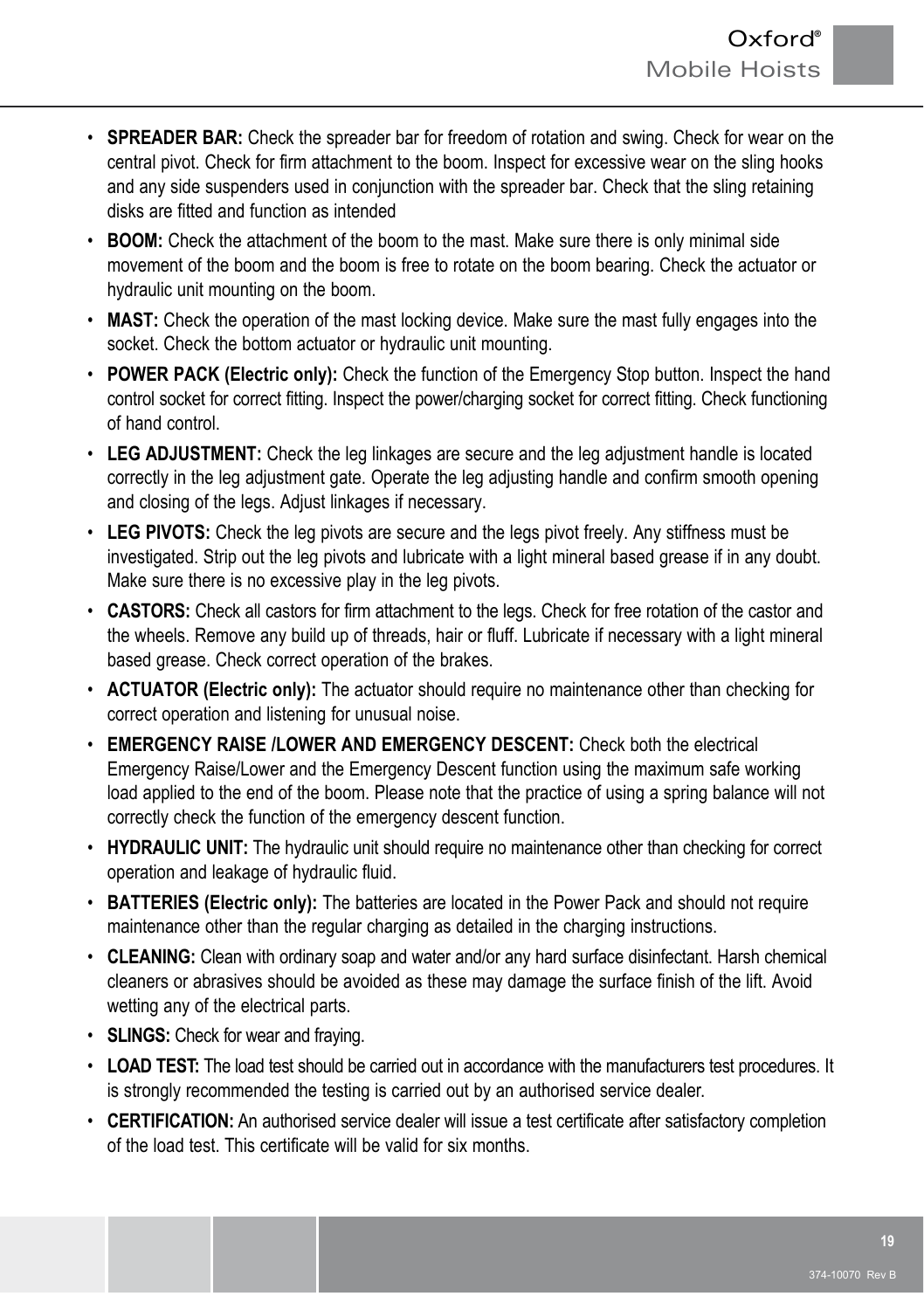# **10. Technical Specifications**

|                              |                                      | STOWAWAY 140    |                  |                 | <b>MINI 140</b>  |
|------------------------------|--------------------------------------|-----------------|------------------|-----------------|------------------|
|                              |                                      | <b>Electric</b> | <b>Hydraulic</b> | <b>Electric</b> | <b>Hydraulic</b> |
| Safe Working Load            |                                      | 140             | 140              | 140             | 140              |
| Maximum Overall Length       |                                      | 1093            | 1093             | 1120            | 1120             |
| Minimum Overall Length       |                                      | 1093            | 1093             | 1120            | 1120             |
| Maximum Overall Height       |                                      | 1780            | 1780             | 1726            | 1726             |
| Minimum Overall Height       |                                      | 1145            | 1145             | 1133            | 1133             |
| Spreader Bar Max. Height     |                                      | 1572            | 1572             | 1505            | 1505             |
| Spreader Bar Min. Height     |                                      | 500             | 500              | 500             | 500              |
|                              | Spreader Bar Height at Maximum Reach | 995             | 995              | 986             | 986              |
|                              | Reach at Maximum Height              | 340             | 340              | 340             | 340              |
| Reach at Minimum Height      |                                      | 505             | 505              | 475             | 475              |
| Maximum Reach                |                                      | 635             | 635              | 595             | 595              |
| Turning Radius 1104          |                                      | 1104            | 1104             | 1104            |                  |
| Legs Open                    | - External Width                     | 1095            | 1095             | 1095            | 1095             |
|                              | - Internal Width                     | 1040            | 1040             | 1040            | 1040             |
|                              | Legs Closed - External Width         | 600             | 600              | 600             | 600              |
|                              | - Internal Width                     | 540             | 540              | 540             | 540              |
| Overall Height of Legs       |                                      | 140             | 140              | 100             | 100              |
| <b>Ground Clearance</b>      |                                      | 25              | 25               | 25              | 25               |
| <b>Front Twin Castors</b>    |                                      | 100             | 100              | 100             | 100              |
| <b>Rear Braked Castors</b>   |                                      | 110             | 110              | 110             | 110              |
| <b>Weights:</b>              |                                      |                 |                  |                 |                  |
| Mast & Boom Inc. all fixings |                                      |                 |                  | 17.5kgs         | 17.5kgs          |
| <b>Base Assembly</b>         |                                      |                 |                  | 11kgs           | 11kgs            |
| Assembled Unit               |                                      | 28kgs           | 28kgs            | 28.5kgs         | 28.5kgs          |
| <b>Battery</b>               |                                      | 3.375kgs        |                  | 3.375kgs        |                  |

### **ELECTRICAL SPECIFICATIONS**

| • Batteries:        | 2 X 12 volt Rechargeable sealed lead acid type |
|---------------------|------------------------------------------------|
| • Battery Capacity: | 3.2 Ampere hours                               |

- Charger Rated Input: 100-240V AC/24 VDC 50/60 Hz. Max 400MA
- Charger Rated Output: 29.5 VDC. Max 19W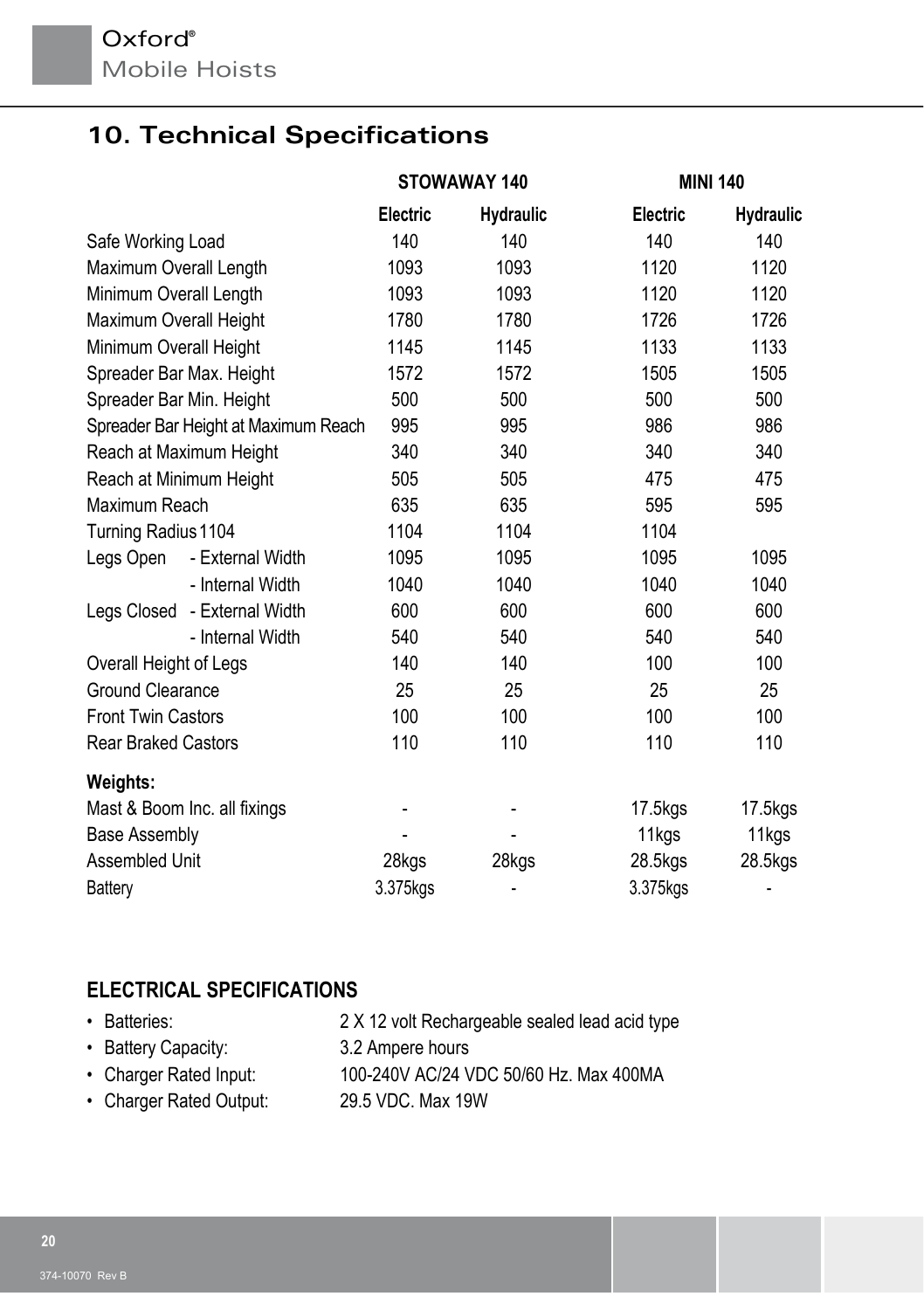### Oxford® Mobile Hoists

| <b>MIDI 170</b> |                  | <b>MAJOR 190</b> |                  | <b>MAXI 170</b> |                  |  |
|-----------------|------------------|------------------|------------------|-----------------|------------------|--|
| Electric        | <b>Hydraulic</b> | Electric         | <b>Hydraulic</b> | Electric        | <b>Hydraulic</b> |  |
| 170             | 170              | 190              | 190              | 170             | N/A              |  |
| 1180            | 1180             | 1269             | 1269             | 1315            | N/A              |  |
| 1180            | 1180             | 1269             | 1269             | 1315            | N/A              |  |
| 1848            | 1848             | 1941             | 1941             | 2117            | N/A              |  |
| 1237            | 1237             | 1376             | 1376             | 1560            | N/A              |  |
| 1630            | 1630             | 1725             | 1725             | 1965            | N/A              |  |
| 495             | 495              | 525              | 525              | 755             | N/A              |  |
| 1070            | 1070             | 1110             | 1110             | 1351            | N/A              |  |
| 412             | 412              | 589              | 589              | 512             | N/A              |  |
| 480             | 480              | 522              | 522              | 533             | N/A              |  |
| 656             | 656              | 754              | 754              | 724             | N/A              |  |
| 1174            | 1174             | 1274             | 1274             | 1273            | N/A              |  |
| 1175            | 1175             | 1160             | 1160             | 1140            | N/A              |  |
| 1120            | 1120             | 1130             | 1130             | 1130            | N/A              |  |
| 600             | 600              | 610              | 610              | 610             | N/A              |  |
| 540             | 540              | 540              | 540              | 540             | N/A              |  |
| 100             | 100              | 100              | 100              | 100             | N/A              |  |
| 25              | 25               | 15               | 15               | 15              | N/A              |  |
| 100             | 100              | 100              | 100              | 100             | N/A              |  |
| 110             | 110              | 159              | 159              | 159             | N/A              |  |
|                 |                  |                  |                  |                 |                  |  |
| 20.5kgs         | 20.5kgs          | 23kgs            | 23kgs            | 24kgs           | N/A              |  |
| 11.5kgs         | 11.5kgs          | 19kgs            | 19kgs            | 19kgs           | N/A              |  |
| 32kgs           | 32kgs            | 42kgs            | 42kgs            | 43kgs           | N/A              |  |
| 3.375kgs        | -                | 3.375kgs         |                  | 3.375kgs        | N/A              |  |

**NOTE:** Reach = Centre of spreader bar to front of mast

### **ELECTRIC SHOCK PROTECTION**

### **DEGREE OF SHOCK PROTECTION**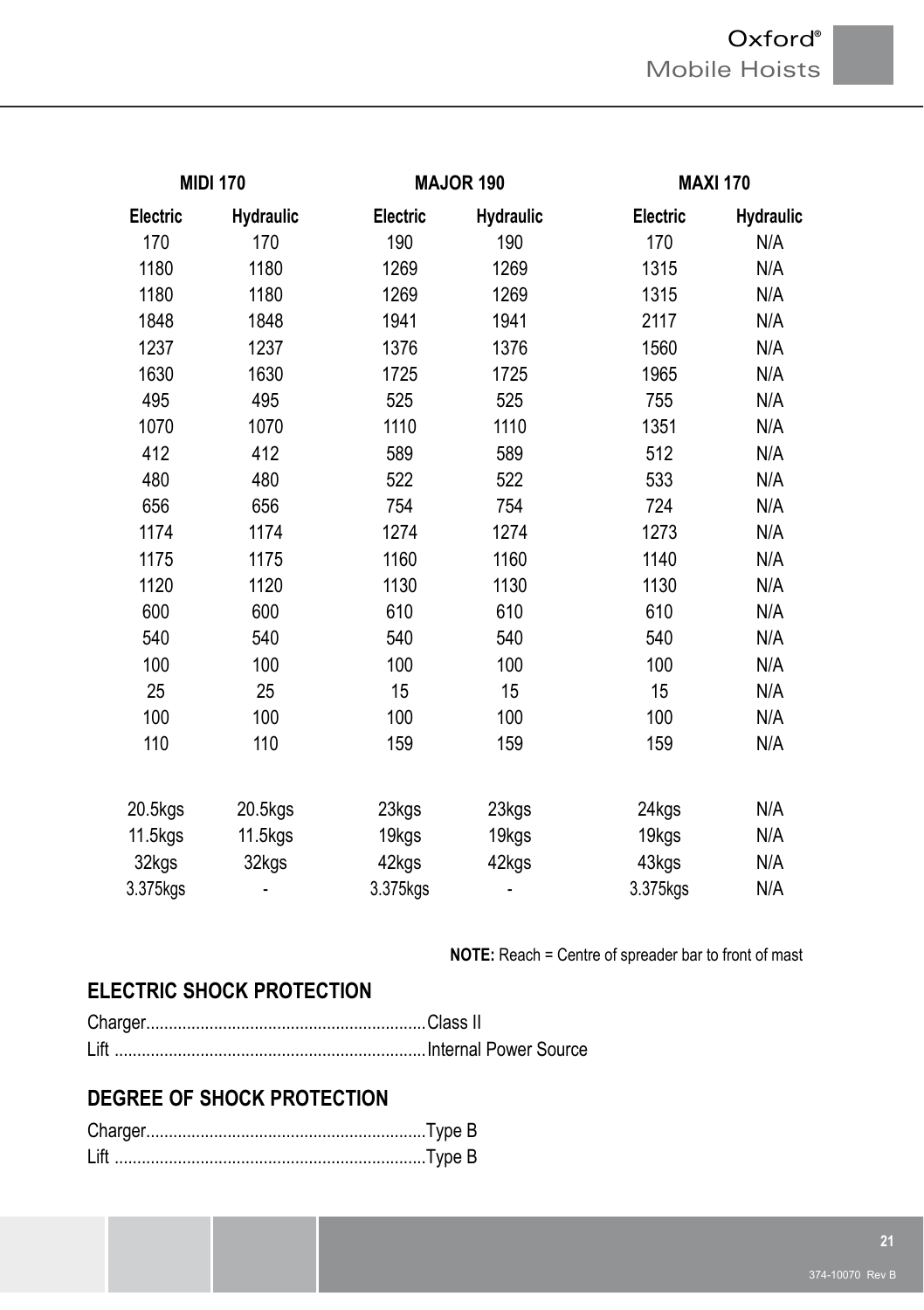#### **Environmental Conditions:**

Outside this environment functionality and safety may be compromised.

#### **Operating:**

#### **Storage:**

#### **IP RATINGS**

#### **DUTY CYCLES**

#### **KEY SYMBOLS:**

The following symbols are used on the charger, control unit and battery:



Type B equipment, as per EN 60601-1

Class 2 equipment



The disposal of the charging and control unit should not be mixed with general household waste



The disposal of batteries should not be mixed with general household waste.



For indoor use



ATTENTION, consult accompanying documents.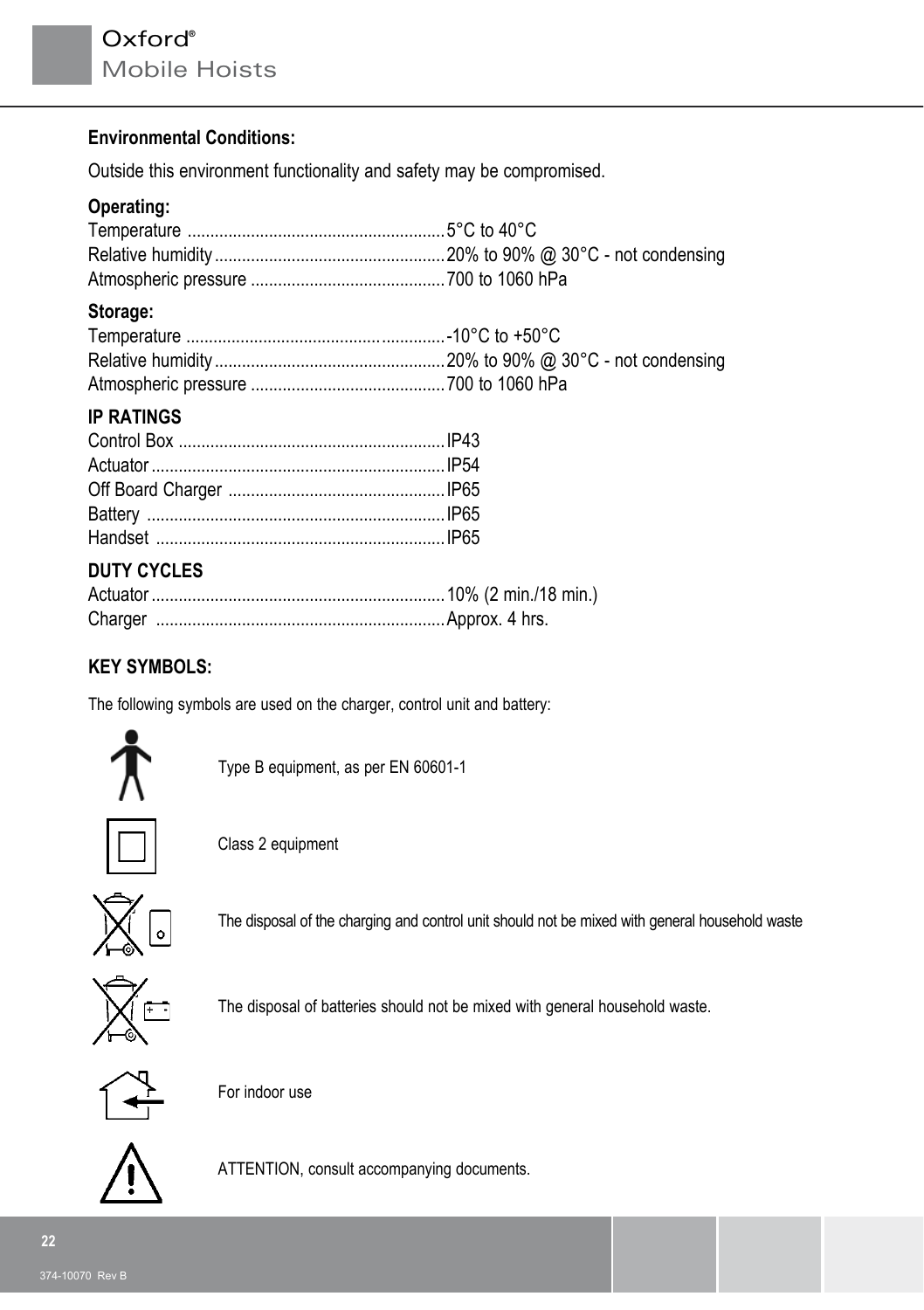## **11. Servicing, Repairs, Inspections and Testing**

Joerns Healthcare Ltd has an established network of reputable distributors and dealers who will be pleased to handle all your purchasing, warranty, repair and maintenance enquires.

Included with each lift is a prepaid Customer Satisfaction card. Please take the time to fill it in and return it to Joerns Healthcare Ltd. Our products are guaranteed for a period of twelve months from the date of manufacture or twelve months from the date of purchase if commissioned by an authorised dealer. We recommend that all of our products are commissioned by your dealer and are supported by them for future servicing.

The dealer or distributor operates the warranty programme, so it is important to keep a record of their name address and telephone number so they can be contacted should any problem arise.

If you are in doubt where your lift was purchased, Joerns Healthcare Ltd can trace the supplier if you quote the serial number of the lift.

**REMEMBER: Contact your distributor for purchases, Warranty, repairs, servicing and annual certified maintenance.**

Your distributor: